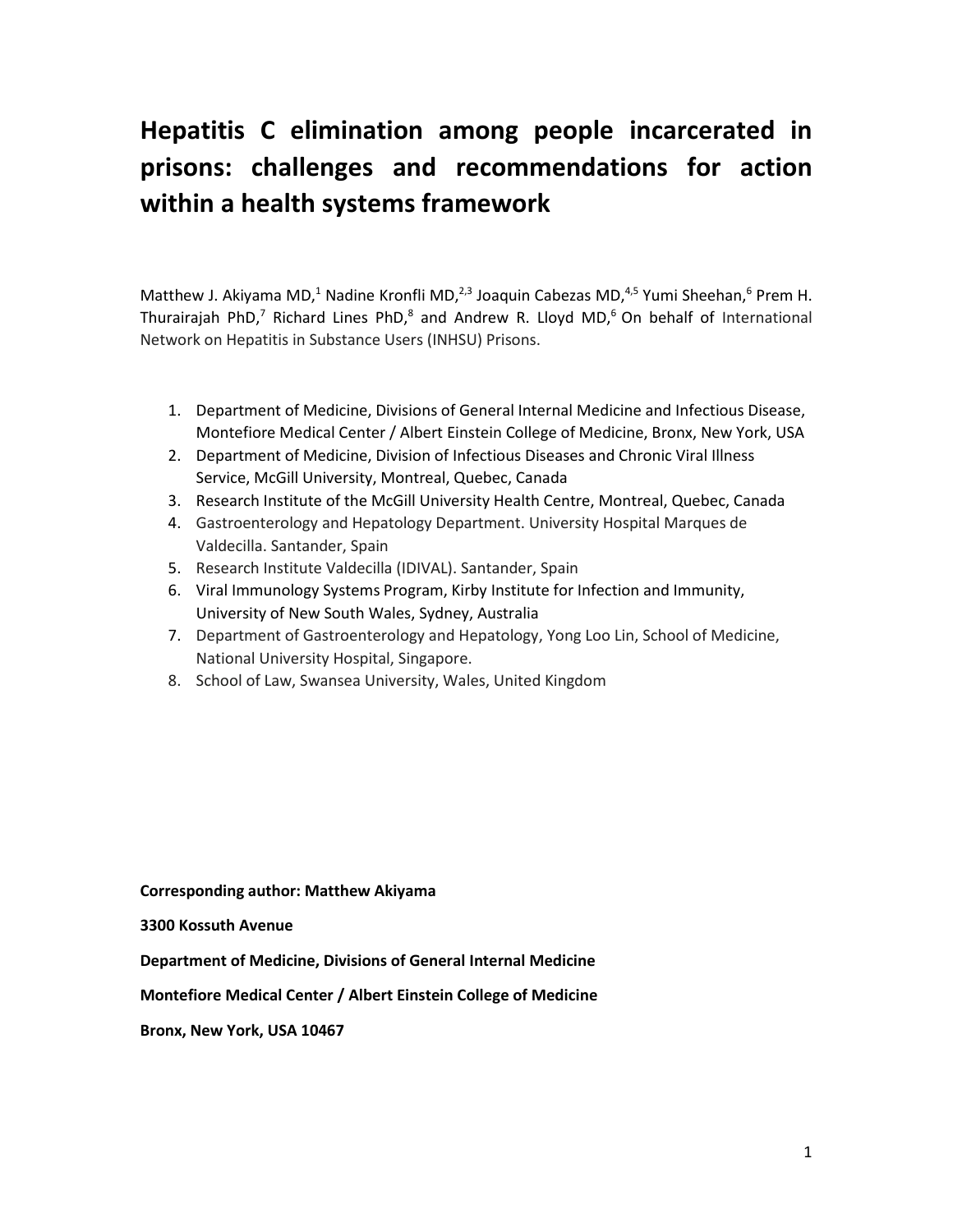**Summary:** (150 words)

Hepatitis C virus (HCV) is a global public health problem in correctional settings. The International Network on Hepatitis in Substance Users prisons-focused workgroup (INSHU Prisons) is committed to advancing scientific knowledge exchange and advocacy for HCV prevention and care in correctional settings. In this position paper, we highlight seven priority areas and best practices for improving HCV care in correctional settings: (1) changing political will through stakeholder and community engagement, to support development of national strategies; (2) ensuring access to HCV diagnosis and treatment; (3) promoting alternative models of care and incorporating peer-based services into HCV education and care; (4) improving HCV surveillance to better understand prevalence, incidence and treatment uptake; (5) reducing stigma and tackling the social determinants of health for individuals in correctional settings and upon return to the community; (6) implementing HCV prevention and harm reduction programs; and (7) advancing prison-based research to inform evidence-based interventions.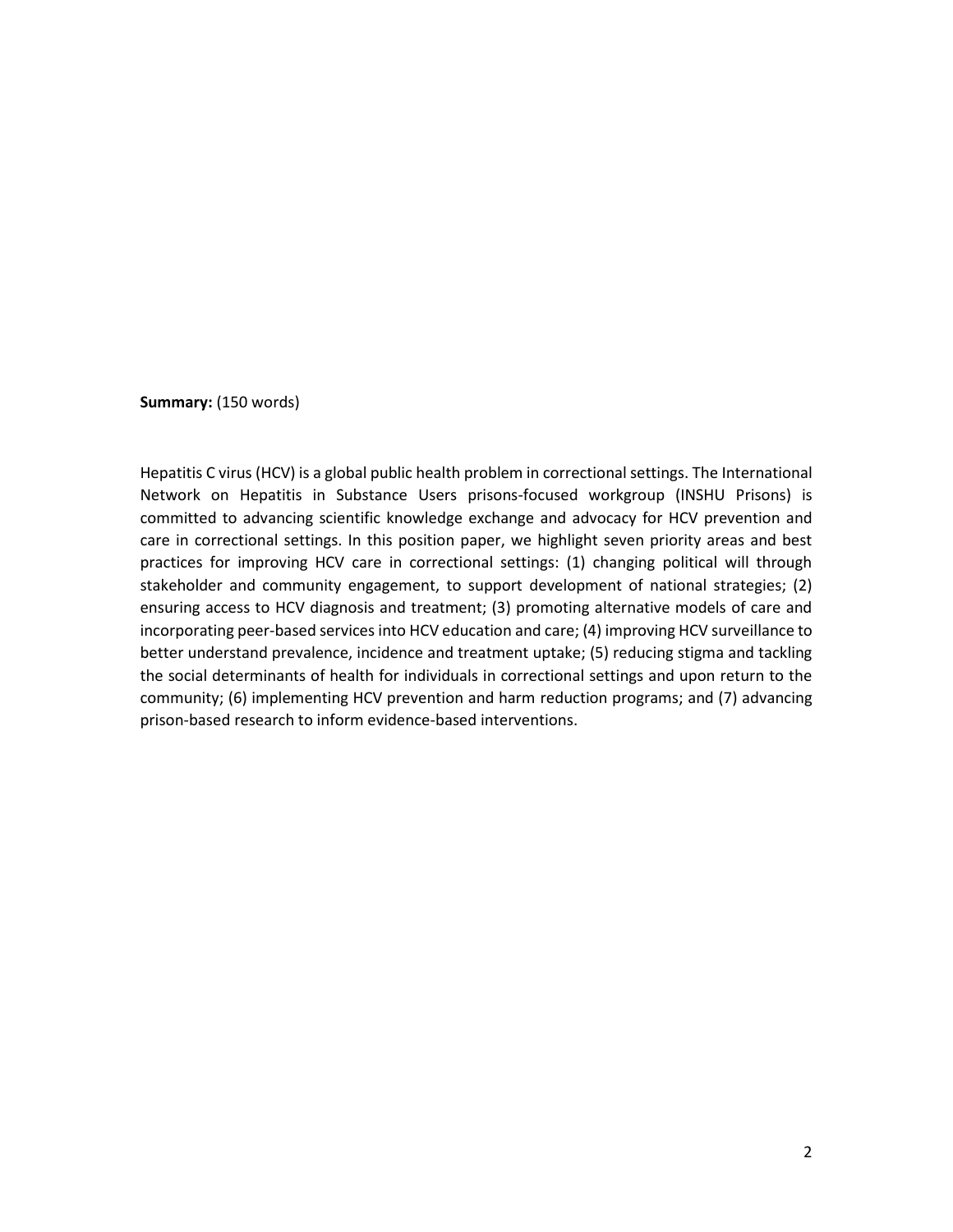### **Introduction**

Hepatitis C virus (HCV) is a global public health problem in correctional settings. As HCV is readily transmitted through injection drug use, and individuals with substance use disorders are often heavily incarcerated, there is a disproportionately high HCV prevalence in correctional settings.<sup>1-</sup>  $3$  The incidence of new transmissions is also high as access to effective harm reduction measures is limited.<sup>2-4</sup> Each year, over 30 million men and women spend time in prisons and other closed settings - the majority of whom will return to the community.<sup>5</sup> Therefore, incorporating correctional settings into HCV elimination plans will reduce the burden of HCV, both in correctional settings as well as surrounding communities. 6-10

The ambitious 2030 global HCV elimination goals set by the  $^{11}$  Organization (WHO) called for a focus of these efforts in correctional populations. In reality, HCV elimination among people who inject drugs (PWID) and in the criminal justice system are inextricably linked due to the overlap of these populations. However, prisons offer a setting with generally lower rates of drug use, and often greater access to healthcare, and improved food and housing security. Therefore, providing care along all steps of the HCV care continuum from HCV prevention, screening, linkage to care, treatment, and prevention of reinfection, can potentially be optimized in correctional settings. Yet, current estimates suggest that of the 124 countries with hepatitis testing and treatment plans, only 51 (63%) have proposed interventions dedicated to people who inject drugs (PWID) and even fewer (28; 23%) have interventions for people in correctional settings.<sup>12</sup>

### **Methods**

The International Network on Hepatitis in Substance Users (INHSU) is an international organization committed to advancing scientific knowledge exchange and advocacy for HCV prevention and care among PWID. To address the problem of HCV in correctional settings, we established a prisons-focused workgroup (INSHU Prisons) in 2019 to improve the care of people living with HCV in correctional settings. All study authors except PT and RL are members of the working group; PT and RL were solicited for their expertise in HCV care in low- and middle-income countries and harm reduction, respectively.

This position paper from INHSU Prisons highlights seven priority areas and best practices for improving HCV care in correctional settings to achieve HCV elimination. The priority areas were discussed and agreed upon by members of the workgroup during the conception of this position paper.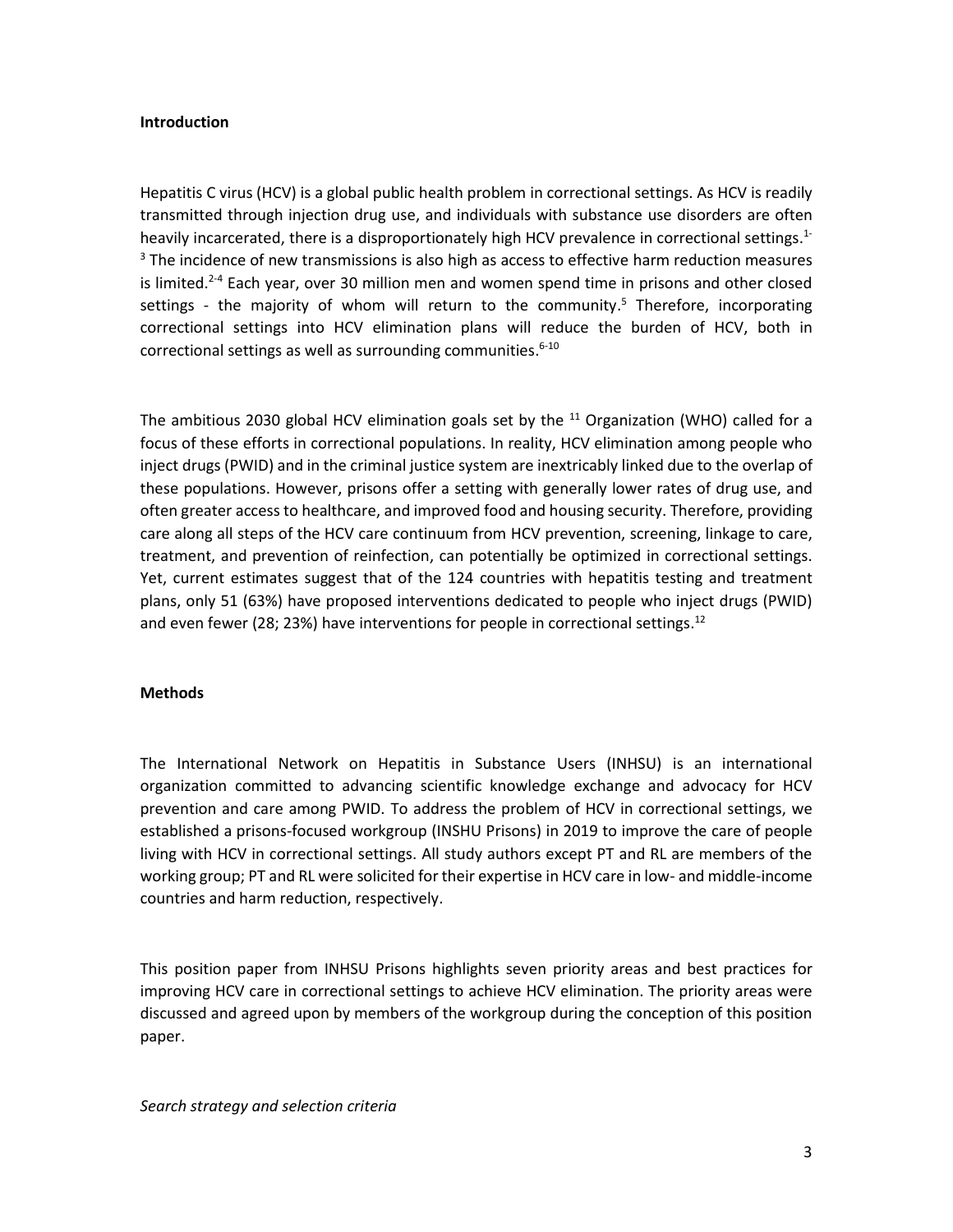Each study author was responsible for conducting his/her own search strategy for his/her chosen priority area; best practices were agreed upon as a group. The seven priority areas include: (1) changing political will; (2) ensuring access to HCV diagnosis and testing; (3) promoting optimal models of care and treatment; (4) improving surveillance and monitoring of the care cascade; (5) reducing stigma and tackling the social determinants of health inequalities; (6) implementing HCV prevention and harm reduction programs; and (7) advancing prison-based research. This position statement is not intended to be prescriptive, as different correctional healthcare structures have varied priorities, models of care, and implementation plans.<sup>13,14</sup>

### **Changing political will**

Healthcare provision within prisons often varies between countries and may even vary between states, provinces, or territories within a country. This is due to the multiple factors, amongst them the administration of prison health via local, state or federal health authorities, variations in healthcare models between correctional facilities, differences in the financial structure of healthcare provision, and oversight of healthcare provision by relevant government ministries. It is imperative, therefore, that strategies for HCV healthcare delivery take these factors into consideration.<sup>15</sup>

In order to optimise HCV elimination efforts in correctional settings, key stakeholders need to be engaged.<sup>15</sup> Ideally, prior to engaging with policy stakeholders, the prevalence of HCV infection in local correctional centres should be ascertained – or inferred from other regional data. Knowledge of the HCV prevalence helps formulate the scope of the strategy, to define a practice framework for the response, and incorporate financial considerations including drug price negotiations.<sup>16-19</sup> For example, Spain's Strategic Plan for Tackling Hepatitis C in the Spanish National Health System demonstrated the importance of stakeholder engagement by including a detailed budget plan to support treatment allocation including for individuals in the correctional system through funding support from the Ministry of Finance.<sup>20</sup> In the United States, drug pricing negotiations have been challenged by prisons and jails being in a pool of payer entities used to calculate "best price," which determines prices for drugs in state Medicaid programs. Due to constraints in correctional health budgets, many have argued that prisons and jails should be removed from best price calculations to allow them to negotiate better drug prices, or that alterative drug purchasing strategies are needed. However, to date, these strategies have been largely unsuccessful.<sup>16-19</sup>

With prevalence estimates in hand, multi-stakeholder forums with national or regional politicians, health and correctional services administrators, and primary and secondary healthcare providers from the correctional centres, as well as relevant non-governmental consumer agencies and advocates, should be held to obtain buy-in and to develop a framework for HCV elimination in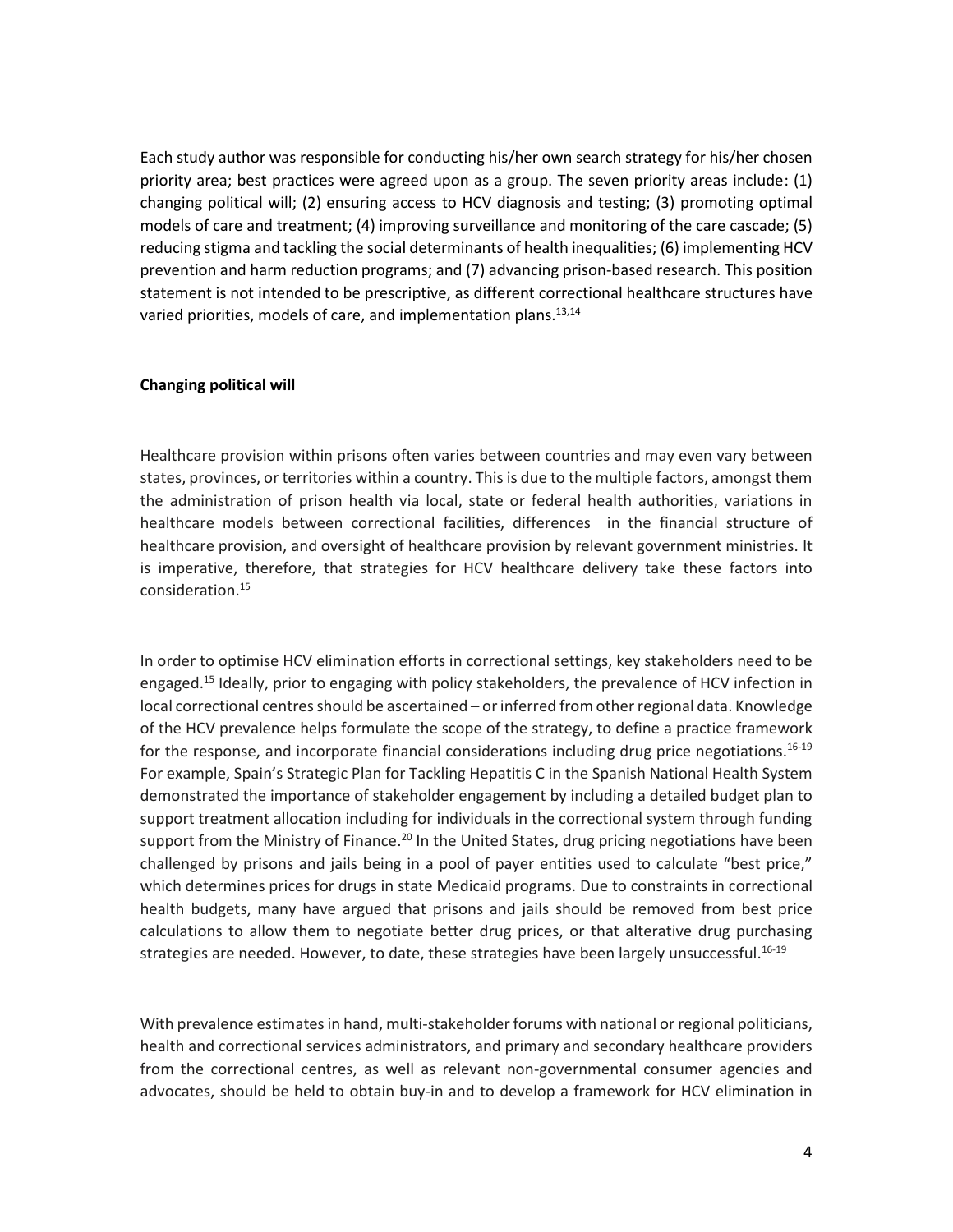correctional settings. Data from existing prison-based treatment programs show that treatment of incarcerated persons is associated with good clinical outcomes and is cost-effective.<sup>21-27</sup> Such successful programs should be used to guide stakeholder meetings towards incorporating correctional settings into local micro-elimination or national elimination strategies.

Demonstrating the impact of previously successful programs on the affected population, and on national elimination goals, is important to overcome concerns such as logistics, resources, and responsibilities for the various stakeholders, and to define specific goals for the correctional system or facility.<sup>28</sup> Further, modelling of the HCV disease burden and the potential impact of various intervention strategies is helpful in guiding priorities in the implementation of HCV testing and treatment programs, and with health economic assessments, in projecting budget commitments and likely cost benefits of HCV elimination. 29-32 Overall, incorporating correctional settings into national HCV elimination strategies is a key step towards HCV elimination, recognising that each country and each region will have unique challenges. WHO advocates that health ministries and not justice ministries should provide and be accountable for healthcare services in prisons.<sup>11</sup> An early assessment of the transfer of control of prison health services to the Department of Health in England concluded that benefits include greater transparency, evidence-based assessment of health needs, improved quality of healthcare and greater integration with public health programs. $33$ 

### **Ensuring access to HCV diagnosis and testing**

While active offer for testing is recommended with individual consent, screening for HCV and other bloodborne viruses in correctional settings is currently undertaken with varied testing strategies.<sup>34</sup> The first is 'targeted screening,' where the patient is assessed for risk factors (e.g. injection drug use) or identified as part of a high prevalence epidemiologic group (e.g. membership of the 1945-1965 baby boomer cohort in the United States).<sup>35</sup> The second is 'universal screening', where all individuals are eligible for screening. These testing strategies can be administered for those who 'opt-in', where the individual has to request testing, or 'opt-out', where the individual is told they will be tested unless they refuse. Universal opt-out testing has been found to be the most effective and cost-effective.<sup>8,36</sup>

Efficient completion of the diagnosis of chronic HCV by testing for HCV RNA, and further assessments with a view to treatment, can be especially challenging in correctional settings, particularly with high turnover rates due to movements between correctional centers or releases to freedom. Therefore, ensuring that screening is performed at the initial health assessment, which is generally conducted within 24 hours of admission, or within a short period thereafter, is critical.<sup>37</sup> Testing strategies should also be quick and accessible.<sup>38</sup> The traditional approach of onsite venipuncture and specimen shipment for diagnostic laboratory testing at a distant site typically has turnaround times of 1-2 weeks. In the latter context, reflex testing offers the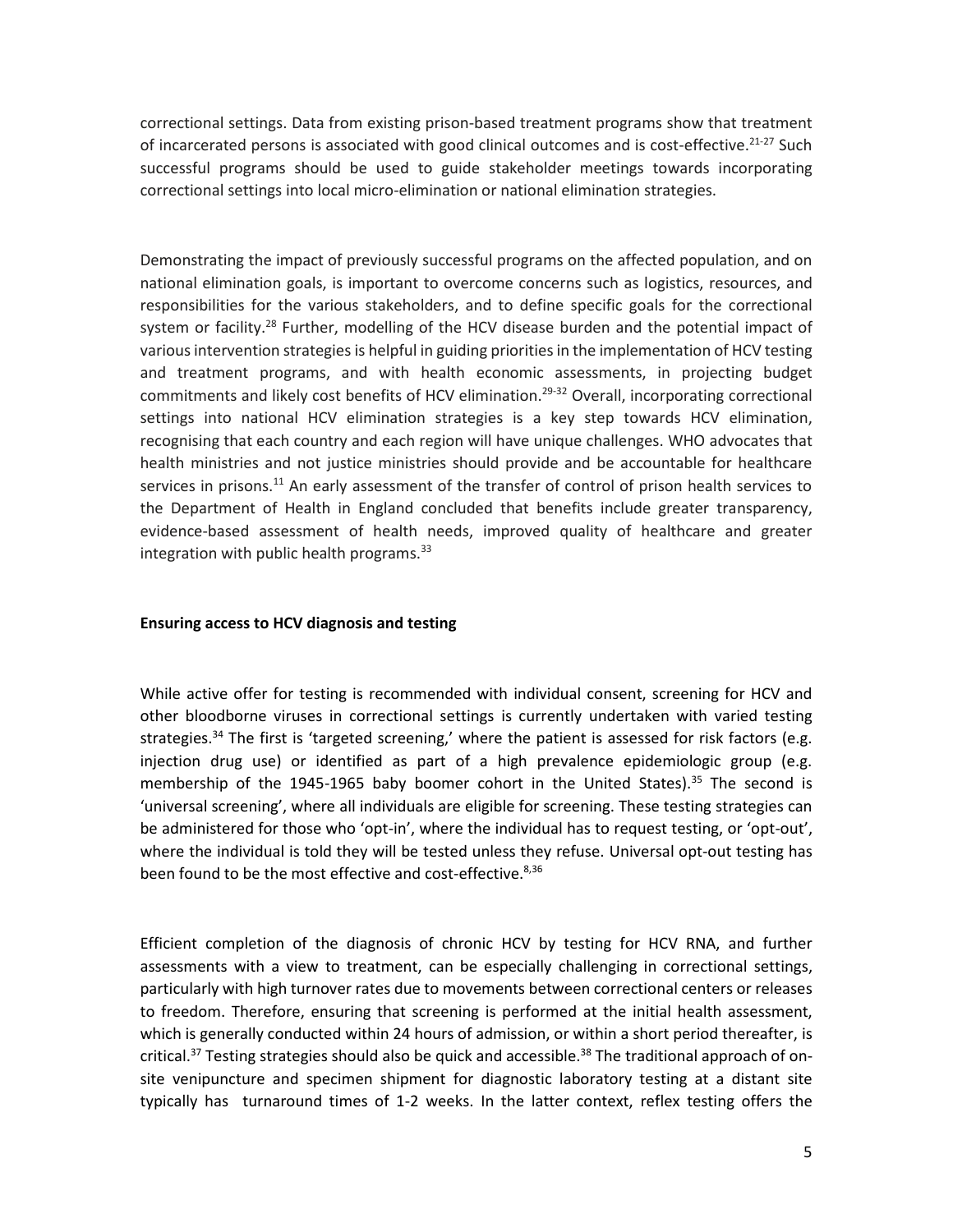significant advantage of avoiding repeated cycles of testing and results over many weeks.<sup>39</sup> Pointof-care (PoC) tests which offer results in minutes or hours, are not only efficient but also overcome the common difficulty of poor venous access among incarcerated PWID, and have recently been shown to be acceptable among incarcerated individuals. <sup>40</sup> These PoC tests include antibody detection in saliva and RNA detection via finger stick blood sampling.<sup>41,42</sup> Another option for improved access and efficiency is screening for HCV antibody and RNA via dried blood spot (DBS) testing,<sup>43</sup> which facilitates sample collection as well as the opportunity to simultaneously screen for co-infections such as HIV.<sup>44</sup> Such strategies have been shown to improve screening and treatment uptake. 45,46

Assessment of liver disease severity is recommended prior to treatment using fibrosis prediction algorithms, such as the APRI (aspartate aminotransferase to platelet ratio index) or FIB-4 (Fibrosis-4), or by transient fibro-elastography (if available).<sup>47,48</sup> This assessment guides optimal DAA treatment duration, and identifies those with cirrhosis to facilitate advanced liver disease management such as variceal and hepatocellular carcinoma screening.

## **Promoting optimal models of care and treatment**

Models of HCV care in correctional settings vary vastly within and across countries. Traditional hospital-based specialist clinics providing care for people in nearby prisons are still common in many places. This model involves the escort of incarcerated individuals to local hospitals for assessment and treatment; but has been plagued with low rates of treatment initiation.<sup>49</sup> In order to overcome key barriers to linkage to care, notably transfers between correctional settings and short stays,<sup>26,50</sup> more efficient and targeted models of HCV care must be considered for implementation in correctional settings.<sup>51</sup> Other barriers for consideration include stigma, funding for prison health service infrastructure and for DAA treatments, as well as adequate staffing.<sup>26,50</sup> The key elements underpinning improved models, include *in-reach services*in which clinicians visit correctional centers for on-site clinic sessions, potentially incorporating consultations via *telemedicine* which has been shown to be both acceptable and cost-effective.21,52 This service model highlights a move from hospital-based services to the on-site provision of care. Such services are associated with improved completion of the HCV cascade compared to traditional models. 21,49

*Prison-based services* may also employ task transfer in which some or all of the elements of the care cascade are shifted away from specialists to general practitioners or skilled nurses, including DAA prescription in settings where policies allow this.<sup>22</sup> Such task transfer should be underpinned by education of the prison-based health workforce which may be facilitated through telementoring and training such as that used in Project ECHO in the prison system in New Mexico.<sup>53</sup> Direct care by providers to patients can also be provided through telemedicine. While there are no guidelines for integrating telemedicine into the prison health sector, several examples for the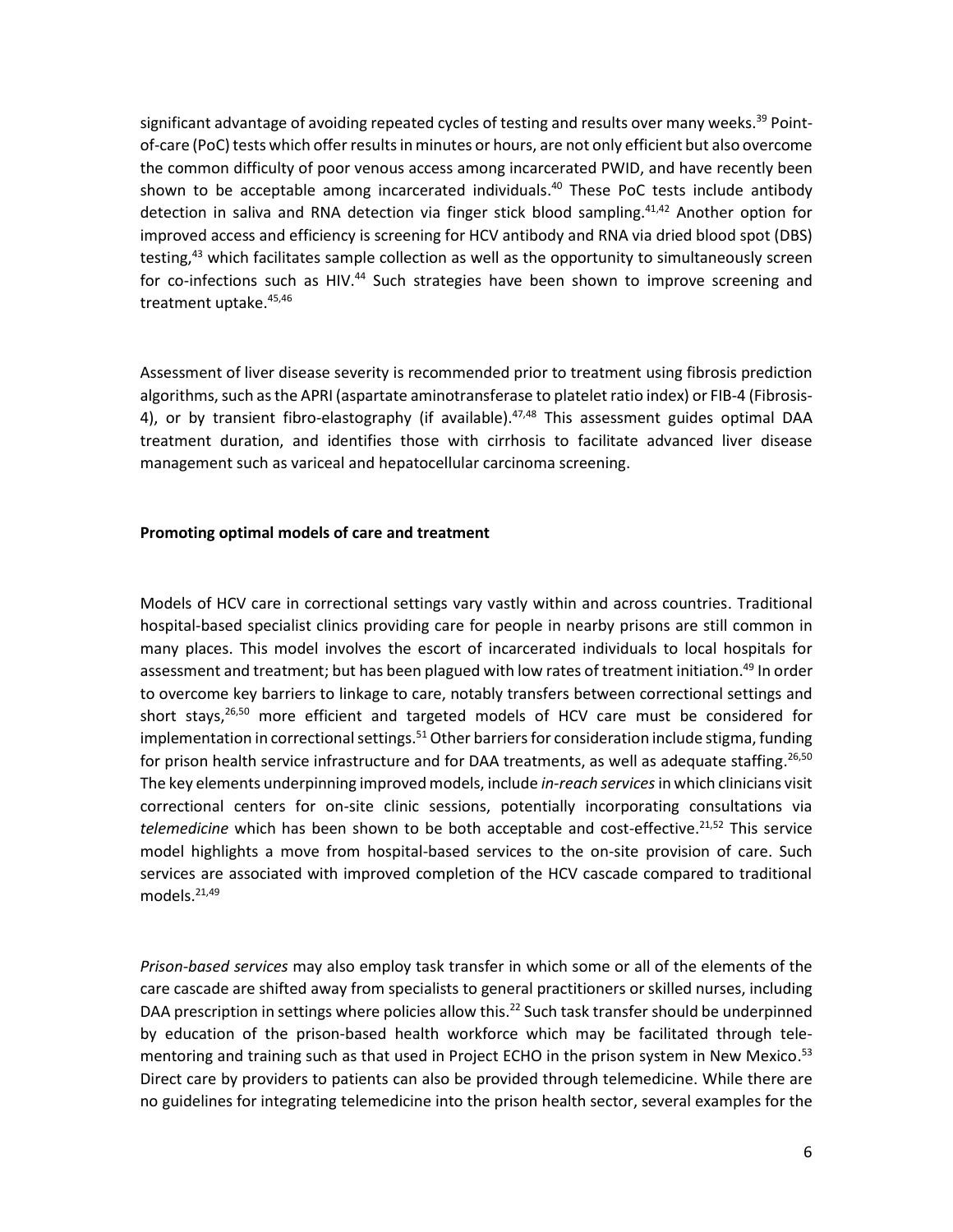setting and existing telemedicine guidelines can be adapted to provide HCV and other subspeciality care.<sup>49</sup> In prisons, outside internet connections are often not permitted, so specific internal networks need to be used (see box 2). In addition, authorisation for desktop computers to include camera and audio equipment are key.

Combinations of elements from these service models are increasingly common, for instance with nurse-led triage of selected complex patients for specialist consultation.<sup>24,54</sup> Such decentralized models have resulted in a marked reduction in the time from screening to treatment, a significant increase in retention in care, and successful in-prison treatment initiation.<sup>24</sup> Integration of peers into corrections-based care has been associated with increased knowledge, reduced risk-taking behaviors, and improved engagement with healthcare services by reducing fear, stigma, and encouraging mutual trust.<sup>55,56</sup> A 2016 systematic review of peer-based health interventions in correctional settings found that peer education interventions are effective at reducing risky behaviors among those in the correctional setting.<sup>57</sup>

#### **Improving surveillance and monitoring of the care cascade**

Given the importance of the prison population to national and global HCV elimination efforts, reliable data regarding prevalence and incidence in the prison setting, as well as risk behaviors, prevention measures, and treatment provision, are critical. Further, as individual countries progress towards elimination, such data need to be representative (recognizing the common heterogeneity between individual prisons reflecting differing proportions of PWID, security classifications, representation of ethnic minorities, and gender). In addition, the data collection should be integrated within national surveillance systems to best capture the movements of high risk groups to and from correctional settings, and also ensure integration with surveillance of other blood-borne viruses and health concerns. Surveillance data also need to be made available in a timely fashion and on a regular basis (at least annually). To date, there are no countries that meet these expectations.

From first principles, such public health surveillance systems can be passive (ongoing reporting of the condition by health facilities), or active (where health facilities are visited and representative data obtained).<sup>58</sup> For largely asymptomatic conditions such as HCV infection, passive laboratorybased reporting with individual patient-level identifiers is a cornerstone for optimal surveillance, noting that such laboratory notification systems cannot capture those who are not tested and does not record risk behaviors, or uptake of harm reduction and DAA treatments (termed here bio-behavioral data). In the absence of such comprehensive surveillance, active bio-behavioral sampling of representative sub-populations is commonly undertaken either cross-sectionally for prevalence, or longitudinally for both prevalence (at baseline) and incidence. These latter approaches are far more labour-intensive but offer the potential to concurrently capture biobehavioral data. For incarcerated populations, unique challenges for surveillance programs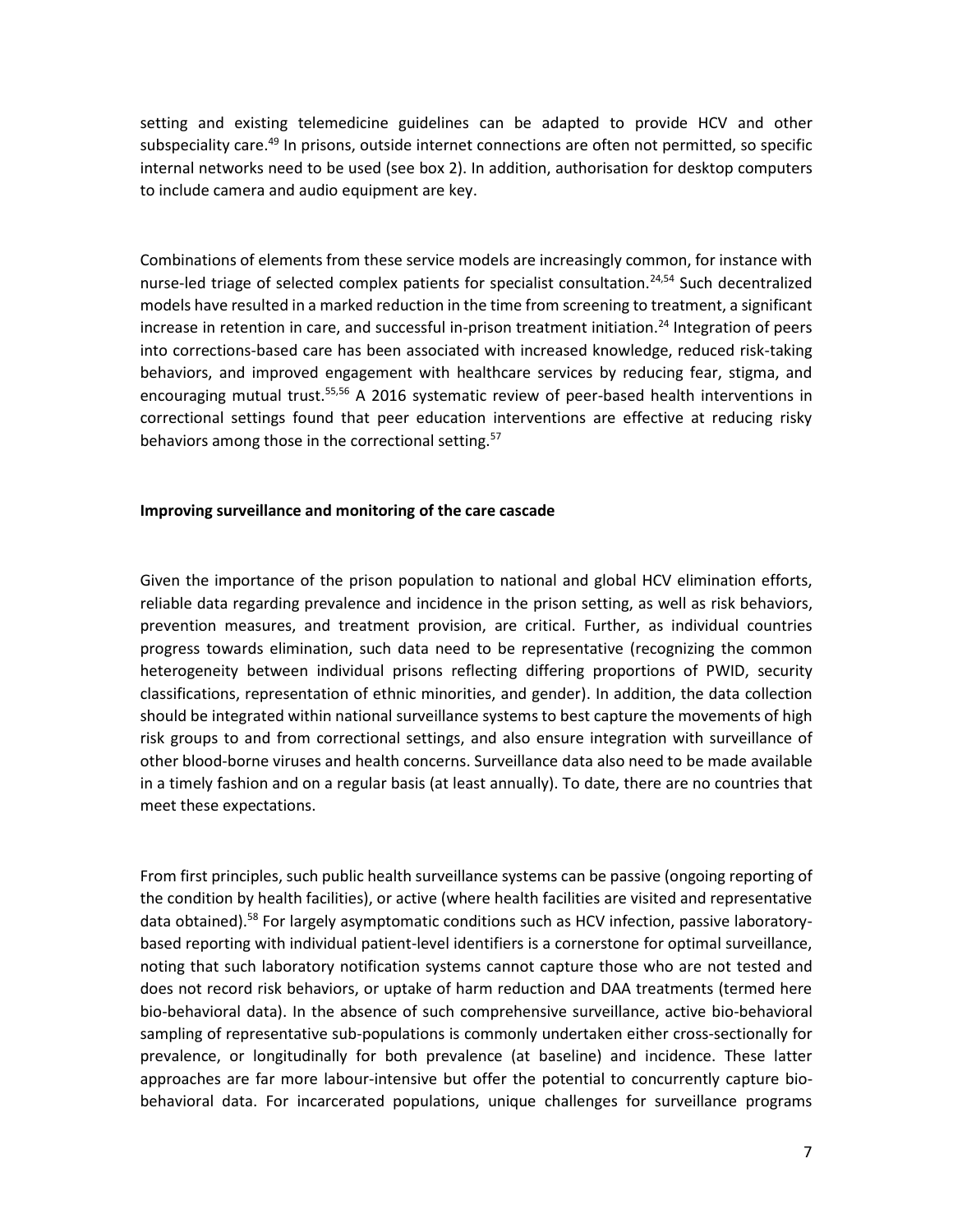include the high turnover of individuals to and from the community, the concentration of ethnic minorities in prisons (which necessitates adequate sampling), and the custodial barriers to regular surveillance such as reliable access to individuals for testing.

In the prison setting, the most commonly utilised surveillance strategy is prevalence surveys amongst recent prison entrants with screening via HCV antibody testing and brief behavioural questionnaires, noting that such screening is rarely universal or opt-out, and therefore of uncertain representativeness.<sup>59</sup> The most recent systematic review of such prevalence data for the period 2005-2015,  $^{1,60-62}$  revealed that only 46 of 196 countries had HCV antibody prevalence data, with regional pooled estimates amongst all prisoners ranging from 20% in eastern Europe and central Asia, to 16% in western Europe and 15% in North America, and 5% in Latin America. Only 19 countries had prison data for PWID, with far higher prevalence rates (ranging from 8% to 95%).<sup>62</sup> There were substantial data gaps, particularly for female inmates and ethnic minorities. In addition, data regarding temporal trends in prevalence are scarce, but there is evidence of reductions in correctional centres in Spain and in Australia.<sup>63,64</sup>

Only three incidence estimates were reported during the same period from Australia, Scotland, and Spain with widely varied rates ranging from 0.9% per annum in Scotland to 14.1% in Australia.<sup>65-67</sup> The follow-up estimate from the Australian prospective cohort revealed a sustained annual incidence of 11.4%, over a decade of surveillance. <sup>68</sup> A more recent cross-sectional survey of Danish prisoners conducted in eight correctional centers using a dried blood spot method revealed the HCV antibody prevalence was 7.4% (59 of 801 tested) and the HCV RNA prevalence was 4.2% (34/801).<sup>69</sup> The analysis also included an estimate of incidence based on RNA positive/antibody negative status of 0.7-1.0% overall, and 18-24% among PWID. In combination, these data highlight wide variation in HCV prevalence and incidence in prisoner populations, and the need for improved surveillance in the prison sector including concurrent data collection regarding risk factors, prevention, and engagement with the HCV care cascade. The recently launched WHO Health in Prisons European Database (HIPED) is an important surveillance initiative highlighting the existing data (and the many gaps) in national prison health services and health surveillance among people who are incarcerated in Europe, including testing and treatment of  $HCV.<sup>11</sup>$ 

#### **Reducing stigma and tackling the social determinants of health inequalities**

Key contributors to the low uptake of HCV-related services in correctional settings are perceived stigma toward incarcerated individuals and limited awareness of both HCV and advances in HCV treatment. People who are incarcerated often fear being stigmatized by both correctional staff, healthcare workers, and their peers, leading many to forgo uptake of existing testing and treatment services.<sup>70,71</sup> Moreover, many incarcerated individuals have misconceptions about their diagnosis and are unaware of the newer DAA therapies that are well-tolerated and have fewer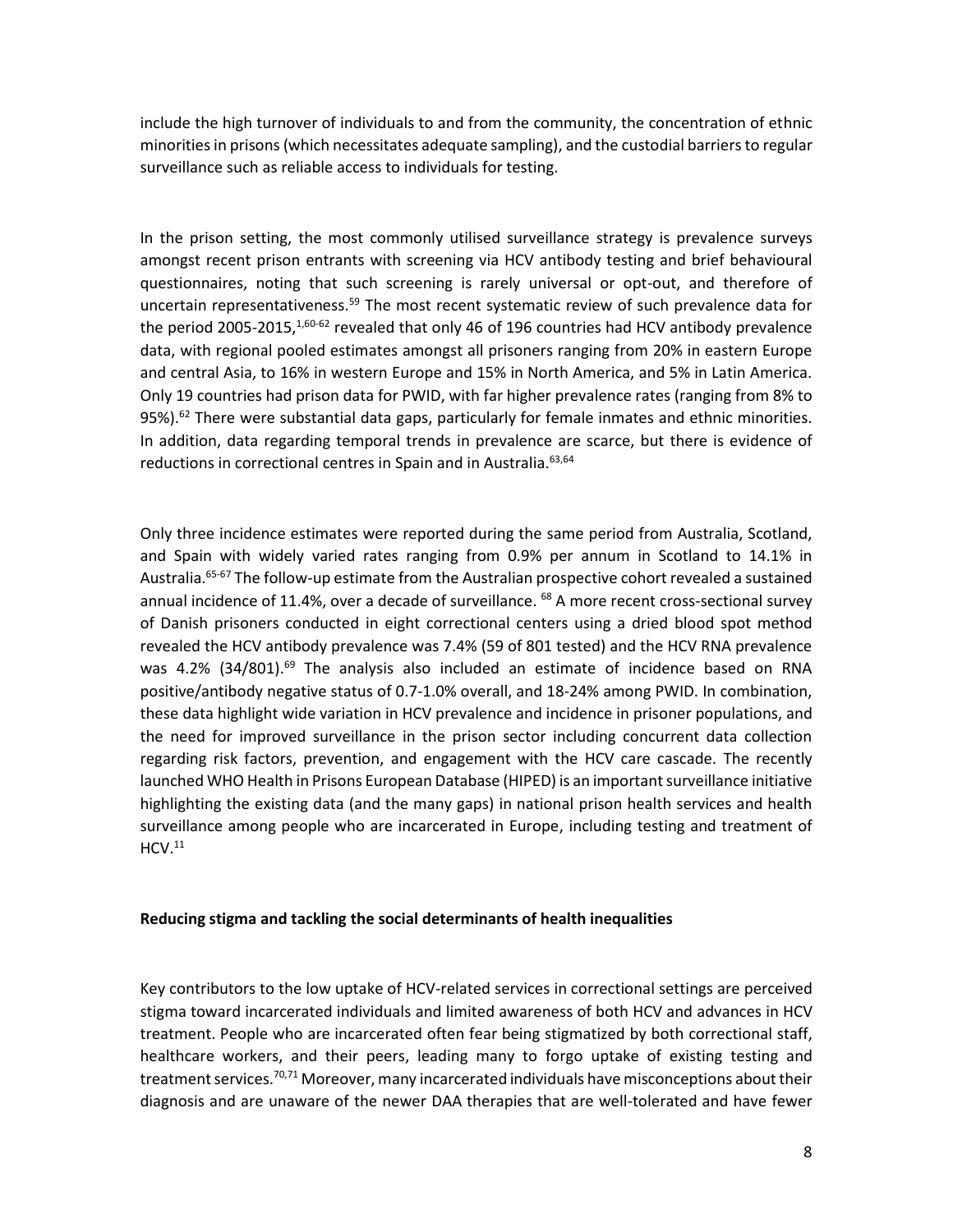side effects than interferon-based therapies.<sup>70</sup> It is clear that offering education to individuals who are living with HCV may alleviate the stigma that some individuals experience while seeking HCV care in correctional settings.  $55,56,70,72,73$  As noted above, peer mentorship may be particularly effective in increasing uptake of screening and treatment, as this approach has been associated with improved engagement with healthcare services by reducing stigma.<sup>55,56</sup>

Uptake of HCV care in correctional settings also requires addressing the social determinants of health that many in the criminal justice system face prior to, during, and after incarceration. This includes a lack of social support, but extends to homelessness, food and housing insecurity, and mistrust in the health system.<sup>74-77</sup> Some of these factors can serve as barriers to HCV treatment uptake whilst in prison, but they tend to have far more impact once the incarcerated individual returns to the community.<sup>72,78</sup> The majority of people who are on remand (or those incarcerated in jails in the United States) are incarcerated for only days to weeks,<sup>79</sup> which is less than the standard length of DAA treatment. While HCV treatment is feasible even in short term correctional settings for those with lengths of stay that permit it,<sup>27,80</sup> incarceration is often too short to complete or even initiate treatment for many individuals. If HCV treatment cannot be initiated in corrections, connecting individuals living with HCV to care after incarceration requires mitigation of the social determinants of health in the transition to the community. Discharge planners or patient navigators have been used with some success to connect individuals to local partners for treatment initiation upon their release back into the community. Such programs tend to be more effective when discharge plans also include linkage to mental health, substance use, and housing services to address behavioral and structural determinants of health. These programs have been more widely implemented among people living with HIV and have been shown to improve linkage and retention in HIV care.<sup>81</sup> Leveraging existing discharge planning programs is a promising way to address linkage to HCV care after incarceration.<sup>82</sup> Complimentary strategies to engage people in post-release care also include decentralised services outside of traditional medical clinics, such as mobile clinics, needle exchange centres, and drug rehabilitation centres.<sup>83</sup> Engaging incarcerated individuals in co-located, integrated care including harm reduction and treatment of substance use disorders prior to release may be a way to improve engagement in care. Connecting those with chronic HCV with a community partner upon release not only maintains continuity of care, but is an effective and necessary solution to curtail HCV among transmission networks of PWID who are involved with the criminal justice system.

### **Implementation of HCV prevention and harm reduction programs**

Harm reduction measures, including needle syringe exchange programmes (NSP) and opioid agonist therapy (OAT), have been a central pillar of the global prevention strategy for HIV, along with condom use, and more recently antiviral treatment-as-prevention (TasP). NSP and OAT programmes, which are also the cornerstone of HCV prevention amongst PWID, are now available in at least 86 countries.<sup>84</sup> However, the acceptance of such harm reduction programmes in the community has rarely followed their implementation in prisons, despite evidence demonstrating that these programs in the correctional setting reduce engagement in risky behaviors like illicit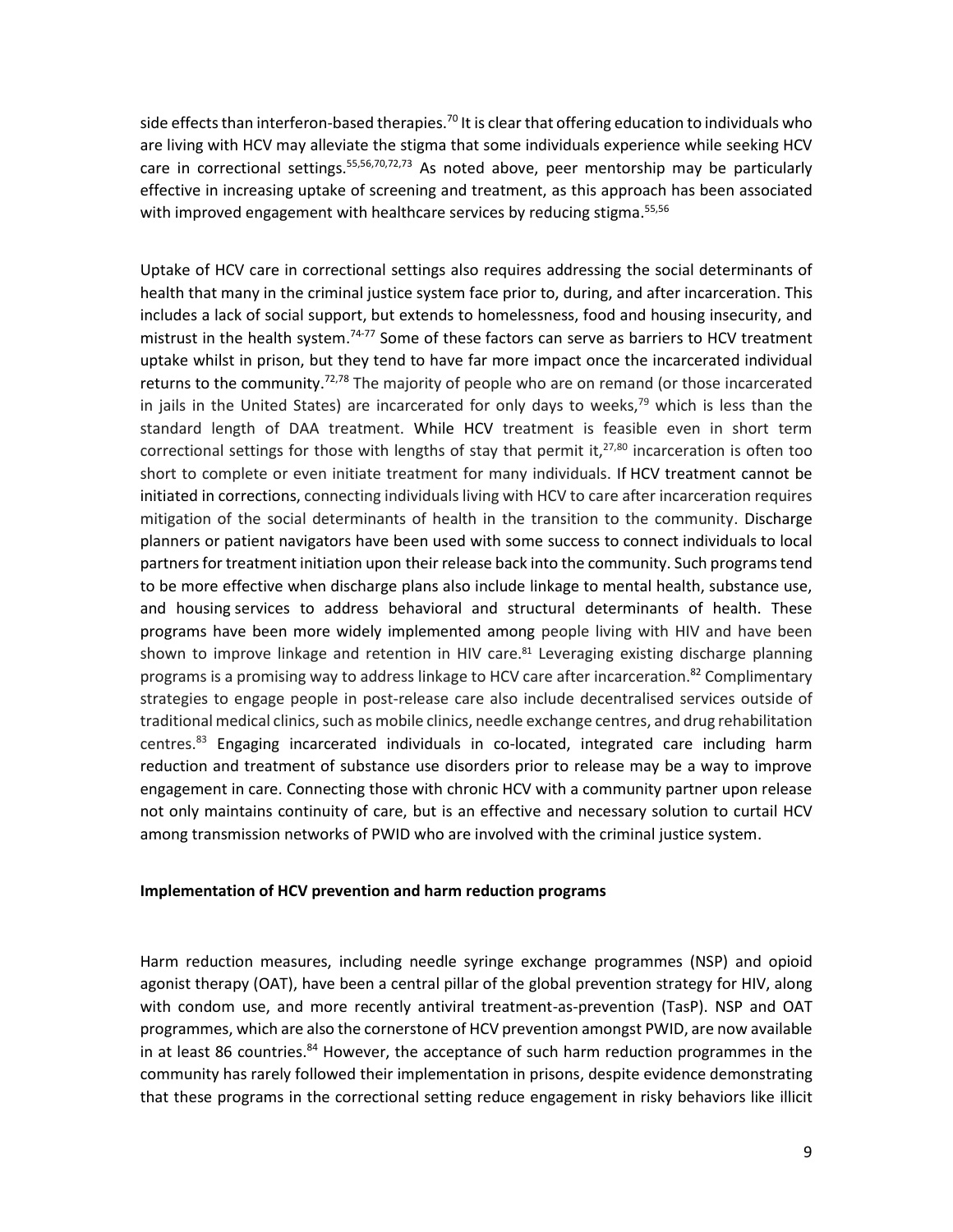drug use and sharing of drug paraphernalia and likely contribute to a reduction in the spread of infection blood-borne viruses.<sup>34</sup> Currently, only eight countries provide NSP in at least one prison, while 54 offer some level of OAT.<sup>84</sup> These harm reduction measures are denied to the vast majority of people in detention worldwide, largely due to lack of political will for implementation, suggesting that the success of community-based NSP and OAT programs could be bolstered through partnerships with nearby correctional settings to encourage service utilization among those re-entering the community. The gap between the levels of access in the community and prisons exists despite the fact that providing harm reduction measures in places of detention is acknowledged as best practice by the WHO, the United Nations Office on Drugs and Crime and UNAIDS, among other expert bodies.<sup>85</sup> The provision of harm reduction measures is also supported by European bodies, including the European Centre for Disease Prevention and Control and the European Monitoring Centre for Drugs and Drug Addiction. <sup>86</sup> In addition, although tattooing has been significantly associated with HCV transmission,<sup>87</sup> in most jurisdictions, tattooing in prisons is illegal and safe tattooing initiatives are rare, with only one prison–based programme ever evaluated. 88

While the effectiveness of harm reduction programmes in prisons and their successful implementation in many different countries and custody settings is well evidenced,<sup>88</sup> opposition remains common in many countries. This is primarily based on the belief that the provision of harm reduction runs counter to the 'drug free' ethos of prison systems, and that providing sterile injecting equipment represents an admission of failure by the prison service. NSPs are often opposed on the belief that syringes may be used as weapons, thereby compromising the safety of staff and prisoners.<sup>89</sup> However, international experience demonstrates that NSPs and OAT can be safely and effectively implemented in closed custody settings,<sup>89-91</sup> and that these interventions contribute to decreased levels of syringe sharing, and thereby likely reduced risk of transmission of blood borne viruses.<sup>88</sup>

With regard to TasP, the Surveillance and Treatment of prisoners with hepatitis C (SToP-C) study evaluated the reduction in HCV incidence associated with scale-up of HCV testing and DAA treatment in four prisons in Australia (Hajarizadeh, B et al, manuscript submitted). This five-year study enrolled approximately 70% of all prisoners in the centers where OAT but no NSP was available, and demonstrated a significant decline in incidence. This outcome was consistent with the effect predicted by a modelling study of the same setting, which also argued for scale-up of both DAAs and harm reduction as being critical to achieving prison-based elimination.<sup>92</sup>

### **Advancing prison-based research**

The fundamental principle of equity of healthcare for prisoners is stipulated in the Mandela rules "…the same standards of healthcare that are available in the community and providing access to necessary healthcare services to prisoners free of charge without discrimination." <sup>5</sup> Best practice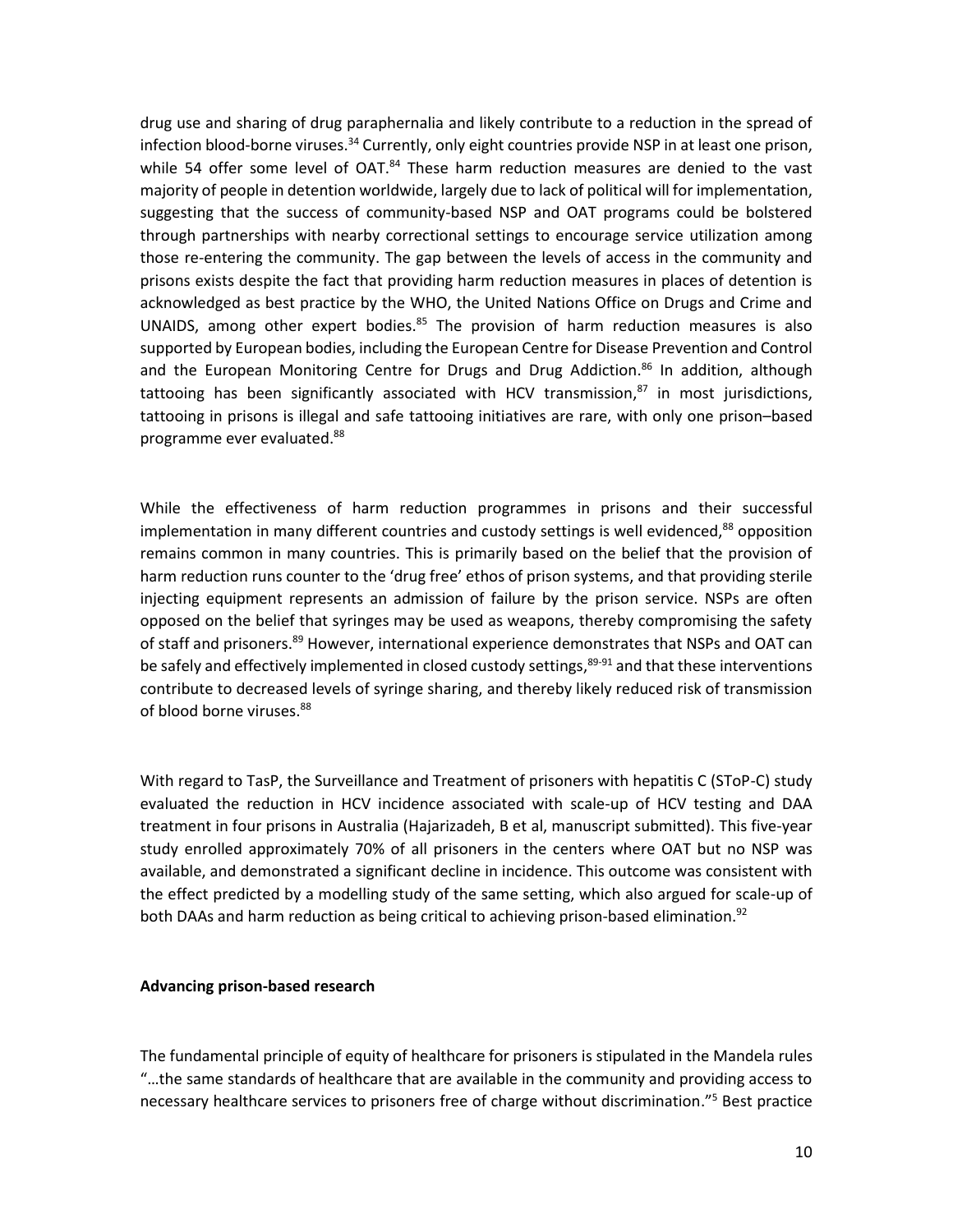health services in the prison setting are not only underpinned by this principle but also by research.<sup>93,94</sup> However, prison-based research faces numerous challenges and obstacles beyond health research in other settings. This is primarily due to troubled history of forced exploitation of incarcerated populations for health research during the second half of the 20<sup>th</sup> century, such as the infamous Tuskegee syphilis study.<sup>95</sup> Indispensable federal and institutional regulations were introduced to promote the "safety and security" of people in prison;<sup>96</sup> however, a perhaps unintended consequence was that correctional settings became far more challenging environments for research. Common challenges in prison-based research include gaining access to the research setting, obtaining research review and approval, navigating the research settings' policies and procedures, and managing interruptions and delays due to the research setting.<sup>97</sup> Another commonly cited barrier includes the recruitment of participants, hampered by unanticipated logistical delays related to lockdowns and/or the inability to move without supervision, a lack of private interview areas, and the unavailability of participants due to court dates, meal-times, etc.<sup>97</sup> Studies that seek to follow released inmates also report high levels of attrition despite post-release monetary incentives due primarily to incorrect contact information, recidivism, and the presence of competing priorities at the time of release.<sup>97,98</sup> These challenges have likely contributed to the modest number of HCV studies conducted in prison settings to date.

There are also unique ethical challenges that exist in conducting prison-based research. Firstly, as correctional settings were not designed to promote privacy, ensuring confidentiality – often cited as the most significant ethical challenge facing prison-based researchers – can be particularly difficult. <sup>99</sup> This is of utmost importance with HCV given its stigmatization and the potential for harm through disclosure of an individual's status. Secondly, as autonomy is sacrificed with incarceration, the ability to decide freely to participate or not in research (i.e. autonomy), particularly in the context of financial incentives that can result in undue influence, is compromised. <sup>99</sup> Thirdly, obtaining consent among people in prison can be threatened as a result of lower educational and literacy levels and higher rates of mental illness and substance abuse compared to the general population.<sup>100,101</sup> Finally, ensuring that people in prison are not coerced into participation as a result of power imbalances, incentives, or to access better medical services or care is another important ethical dilemma. 102

Despite the numerous challenges that exist, advancing prison-based HCV research is an essential step towards HCV elimination. This cannot be done without the recognition of the justice-involved individuals as a key population for inclusion in global HCV research.<sup>94</sup> Ensuring open and honest dialogue among all involved stakeholders should be promoted to facilitate the process, manage the challenges encountered in a timely fashion, and to ensure the maintenance of a high ethical code for health research in prison settings.<sup>96,103</sup> This may be achieved by incorporating a "governance and stakeholder engagement strategy" within the research study with the goal of active partner engagement. This proactive process could seek to involve various stakeholders (from study investigators to correctional staff and people with lived experience of incarceration) to identify possible concerns for study participants, address potential risks that study participants might encounter, maximize safety, and ascertain the implications for those involved in the study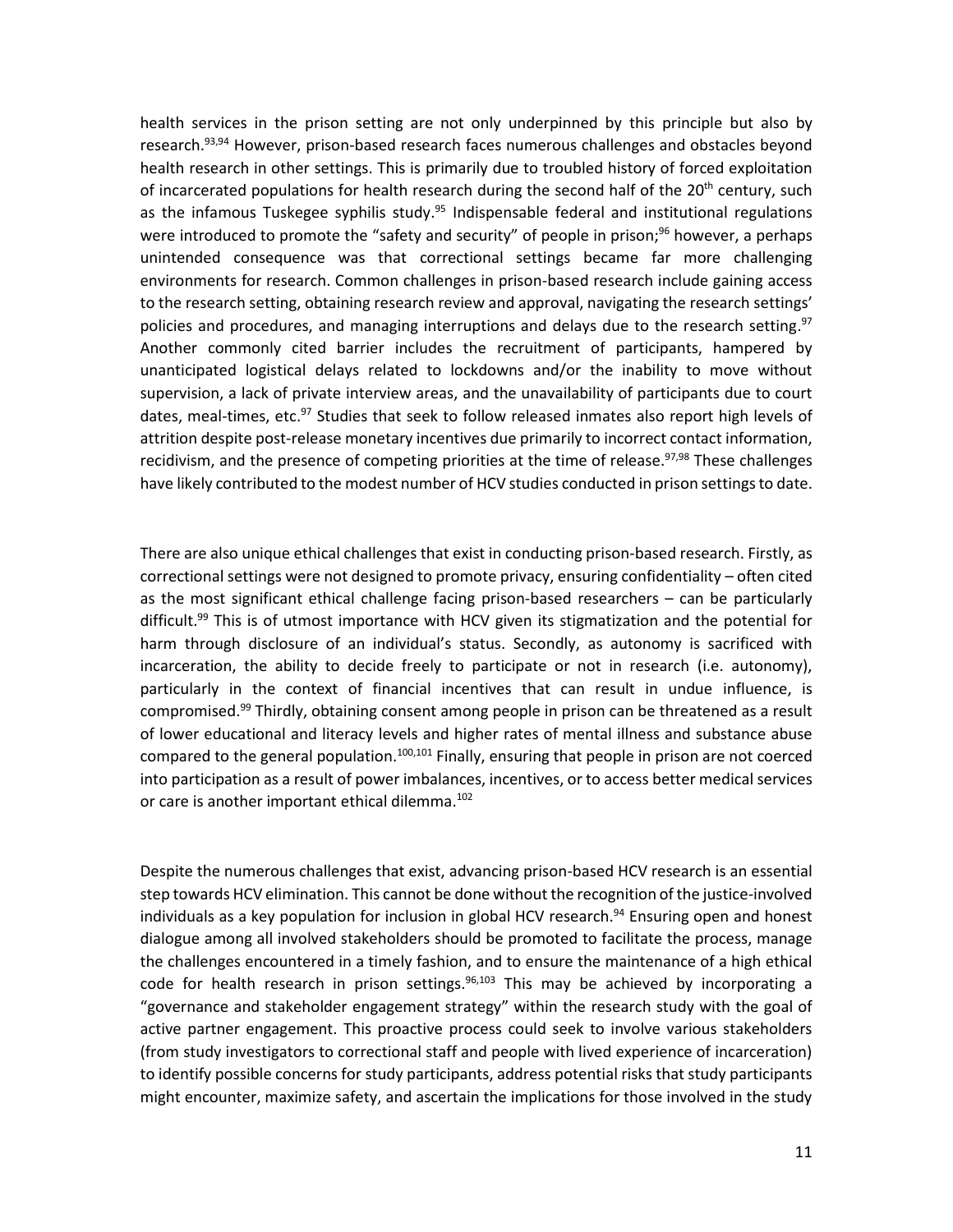and for the community at large. An additional goal may be to infuse partners' experiences and preferences into the study design, such that the methods used and the data captured are personcentric and meet the needs of all partners. It is important to emphasize that efforts should be made to involve community members (currently or previously incarcerated individuals) during this process to ensure that research is conducted in a culturally-sensitive and ethically-sound manner.

## **Conclusions**

In conclusion, HCV is a global health problem that is deeply intertwined with criminal justice systems internationally. The priority areas outlined here are not only supported by the Mandela Rules - ensuring that prisoner healthcare be consistent with community standards,<sup>5</sup> but also by state obligations under international and regional human rights law.<sup>104</sup> Prisons and prisoners are also increasingly important for national and global HCV elimination efforts. Optimizing both inprison testing and treatment strategies and connections to care in the community are critical for this endeavor. Not only are correctional facilities ideal settings to engage individuals in care while they are incarcerated, but they also provide an opportunity to address the social determinants of health that may benefit overall health outcomes of those who have been incarcerated as they return to their communities.

## **Contributors**

MJA, NK, JC, YS, and AL for conceptualization, writing, review, and editing; PHT and RL for writing and review. All authors approved the final version of the manuscript.

### **Declaration of interests**

The authors declare no competing interests.

### **Acknowledgements**

MJA is supported by a grant from NIH/NIDA R00 DA043011.

### **References**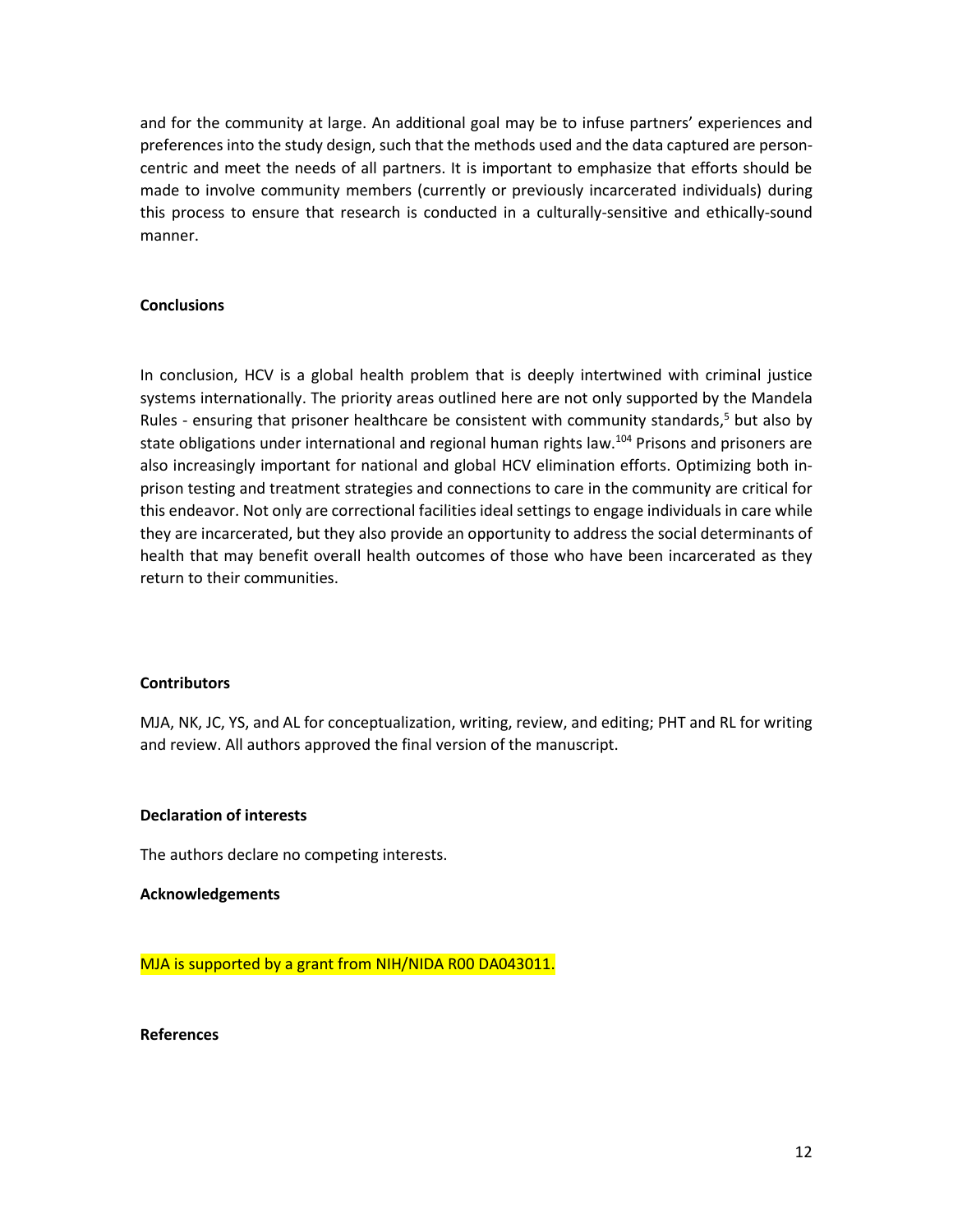1. Dolan K, Wirtz AL, Moazen B, et al. Global burden of HIV, viral hepatitis, and tuberculosis in prisoners and detainees. Lancet 2016;388:1089-102.

2. Larney S, Kopinski H, Beckwith CG, et al. Incidence and prevalence of hepatitis C in prisons and other closed settings: results of a systematic review and meta-analysis. Hepatology 2013;58:1215-24.

3. Spaulding AC, Anderson EJ, Khan MA, Taborda-Vidarte CA, Phillips JA. HIV and HCV in U.S. Prisons and Jails: The Correctional Facility as a Bellwether Over Time for the Community's Infections. AIDS Rev 2017;19:134-47.

4. Seval N, Wurcel A, Gunderson CG, Grimshaw A, Springer SA. The Impact of Medications for Opioid Use Disorder on Hepatitis C Incidence Among Incarcerated Persons: A Systematic Review. Infect Dis Clin North Am 2020;34:559-84.

5. United Nations Office on Drugs and Crime. Good governance for prison health in the 21st century. A policy brief on the organization of prison health. Copenhagen, Demark: World Health Organization; 2013.

6. Akiyama MJ. Hepatitis C in the criminal justice system: opportunities for global action in the era of viral hepatitis elimination. BMC Med 2020;18:208.

7. Stone J, Martin NK, Hickman M, et al. Modelling the impact of incarceration and prison-based hepatitis C virus (HCV) treatment on HCV transmission among people who inject drugs in Scotland. Addiction 2017;112:1302-14.

8. He T, Li K, Roberts MS, et al. Prevention of Hepatitis C by Screening and Treatment in U.S. Prisons. Ann Intern Med 2016;164:84-92.

9. Dalgic OO, Samur S, Spaulding AC, et al. Improved Health Outcomes from Hepatitis C Treatment Scale-Up in Spain's Prisons: A Cost-Effectiveness Study. Sci Rep 2019;9:16849.

10. Crespo J, Llerena S, Cobo C, Cabezas J. Is HCV elimination possible in prison? Rev Esp Sanid Penit 2017;19:70-3.

11. World Health Organization. Health in Prisons European Database (HIPED). (Accessed October 9, 2020, a[t https://apps.who.int/gho/data/node.prisons.](https://apps.who.int/gho/data/node.prisons))

12. WHO. Reaching people who inject drugs and people in prisons – a must for hepatitis C elimination. Geneva, Switzerland: WHO; 2019.

13. Plugge E, Sturup-Toft S, O'Moore EJ, Moller L. WEPHREN: a global prison health research network. Int J Prison Health 2017;13:65-7.

14. Roncero C, Ryan P, Littlewood R, et al. Practical steps to improve chronic hepatitis C treatment in people with opioid use disorder. Hepat Med 2019;11:1-11.

15. Leaman J, Richards AA, Emslie L, O'Moore EJ. Improving health in prisons - from evidence to policy to implementation - experiences from the UK. Int J Prison Health 2017;13:139-67.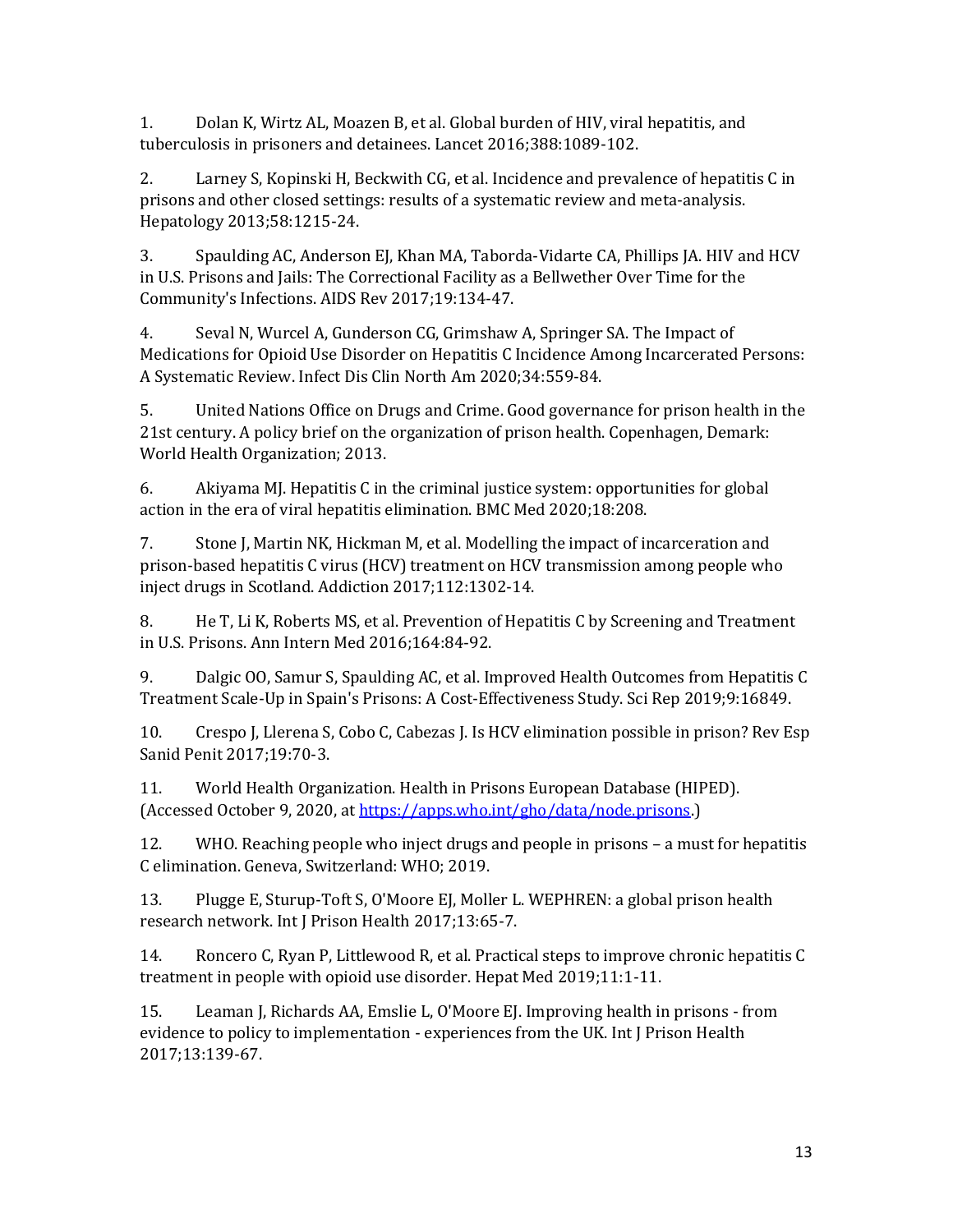16. Akiyama MJ, Feffer R, von Oehsen WH, 3rd, Litwin AH. Drug Purchasing Strategies to Treat People With Hepatitis C in the Criminal Justice System. Am J Public Health 2018;108:607-8.

17. Spaulding AC, Chhatwal J, Adee MG, Lawrence RT, Beckwith CG, von Oehsen W. Funding Hepatitis C Treatment in Correctional Facilities by Using a Nominal Pricing Mechanism. J Correct Health Care 2019;25:15-24.

18. Beckman AL, Bilinski A, Boyko R, et al. New Hepatitis C Drugs Are Very Costly And Unavailable To Many State Prisoners. Health Aff (Millwood) 2016;35:1893-901.

19. Graham CS. The Current Status of US and Global Access to Direct-Acting Antiviral Regimens for Hepatitis C Virus Infection. Clin Liver Dis (Hoboken) 2020;16:16-9.

20. Strategic Plan for Tackling Hepatitis C in the Spanish National Health System. 2015. (Accessed October 1st, 2020, at

[https://www.mscbs.gob.es/ciudadanos/enfLesiones/enfTransmisibles/hepatitisC/PlanEst](https://www.mscbs.gob.es/ciudadanos/enfLesiones/enfTransmisibles/hepatitisC/PlanEstrategicoHEPATITISC/docs/PEAHC_eng.pdf) [rategicoHEPATITISC/docs/PEAHC\\_eng.pdf.\)](https://www.mscbs.gob.es/ciudadanos/enfLesiones/enfTransmisibles/hepatitisC/PlanEstrategicoHEPATITISC/docs/PEAHC_eng.pdf)

21. Cuadrado A, Llerena S, Cobo C, et al. Microenvironment eradication of hepatitis C: a novel treatment paradigm. Am J Gastroenterol 2018;113:1639-48.

22. Lloyd AR, Clegg J, Lange J, et al. Safety and effectiveness of a nurse-led outreach program for assessment and treatment of chronic hepatitis C in the custodial setting. Clin Infect Dis 2013;56:1078-84.

23. Martin NK, Vickerman P, Brew IF, et al. Is increased hepatitis C virus case-finding combined with current or 8-week to 12-week direct-acting antiviral therapy cost-effective in UK prisons? A prevention benefit analysis. Hepatology 2016;63:1796-808.

24. Papaluca T, McDonald L, Craigie A, et al. Outcomes of treatment for hepatitis C in prisoners using a nurse-led, statewide model of care. J Hepatol 2019;70:839-46.

25. Hsiang JC, Sinnaswami P, Lee MY, et al. Point-of-care hepatitis C screening with direct access referral to improve linkage of care among people with substance misuse: a pilot randomised study. Singapore Med J 2020.

26. Vroling H, Oordt-Speets AM, Madeddu G, et al. A systematic review on models of care effectiveness and barriers to Hepatitis C treatment in prison settings in the EU/EEA. J Viral Hepat 2018;25:1406-22.

27. Aspinall EJ, Mitchell W, Schofield J, et al. A matched comparison study of hepatitis C treatment outcomes in the prison and community setting, and an analysis of the impact of prison release or transfer during therapy. J Viral Hepat 2016;23:1009-16.

28. Papaluca T, Hellard ME, Thompson AJV, Lloyd AR. Scale-up of hepatitis C treatment in prisons is key to national elimination. Med J Aust 2019;210:391-3 e1.

29. Lim AG, Qureshi H, Mahmood H, et al. Curbing the hepatitis C virus epidemic in Pakistan: the impact of scaling up treatment and prevention for achieving elimination. Int J Epidemiol 2018;47:550-60.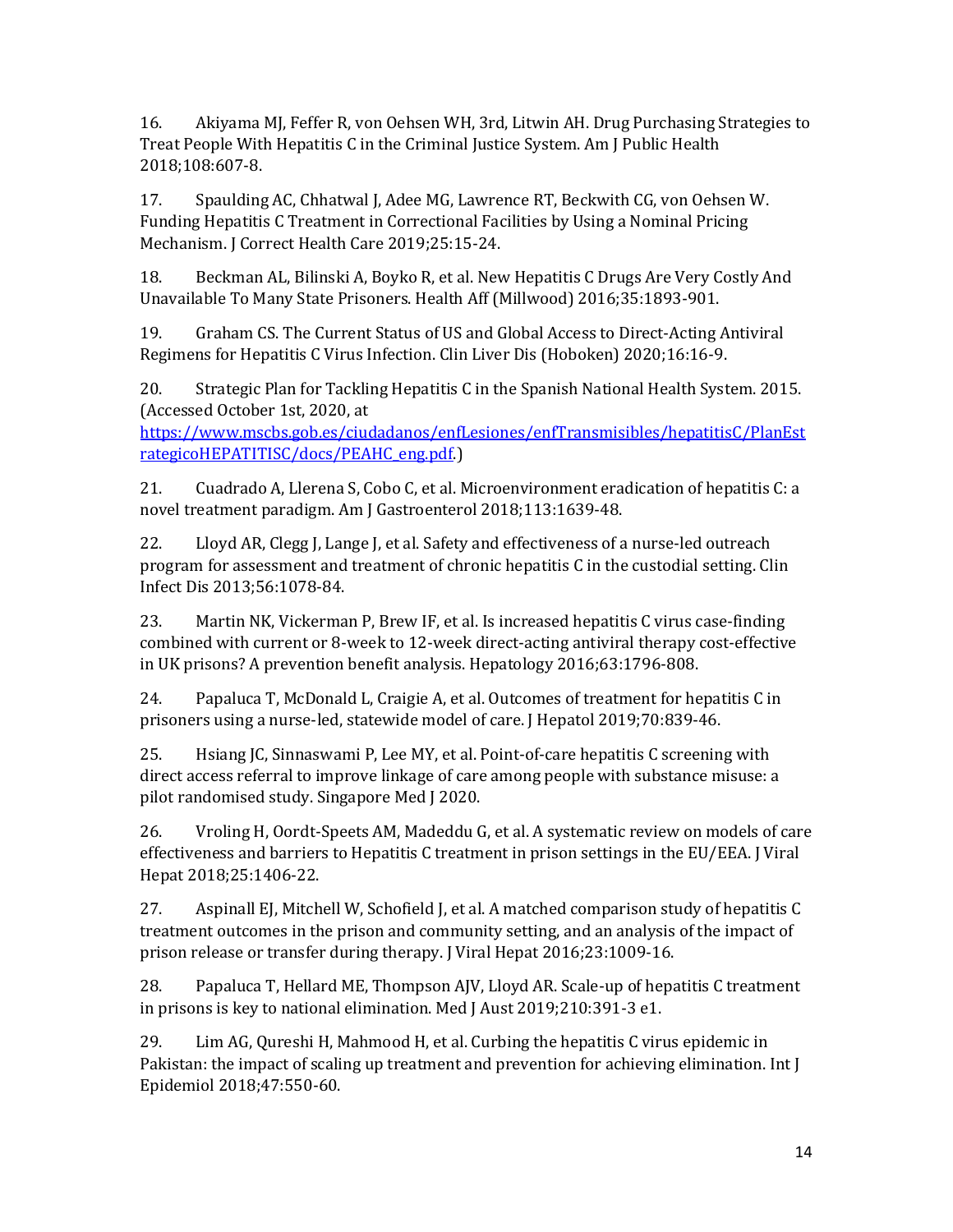30. Martin NK, Hickman M, Hutchinson SJ, Goldberg DJ, Vickerman P. Combination interventions to prevent HCV transmission among people who inject drugs: modeling the impact of antiviral treatment, needle and syringe programs, and opiate substitution therapy. Clin Infect Dis 2013;57 Suppl 2:S39-45.

31. Trickey A, Fraser H, Lim AG, et al. Modelling the potential prevention benefits of a treat-all hepatitis C treatment strategy at global, regional and country levels: A modelling study. J Viral Hepat 2019;26:1388-403.

32. Godin A, Kronfli N, Cox J, Alary M, Maheu-Giroux M. The role of prison-based interventions for hepatitis C virus (HCV) micro-elimination among people who inject drugs in Montréal, Canada. Int J Drug Policy 2020:102738.

33. Hayton P, Boyington J. Prisons and health reforms in England and Wales. Am J Public Health 2006;96:1730-3.

34. Prevention and control of bloodborne viruses in prison settings. 2018. (Accessed October 1st, 2020, a[t https://www.ecdc.europa.eu/sites/default/files/documents/BBV](https://www.ecdc.europa.eu/sites/default/files/documents/BBV-prisons-guidance-in-brief.pdf)[prisons-guidance-in-brief.pdf.](https://www.ecdc.europa.eu/sites/default/files/documents/BBV-prisons-guidance-in-brief.pdf))

35. Akiyama MJ, Kaba F, Rosner Z, Alper H, Holzman RS, MacDonald R. Hepatitis C Screening of the "Birth Cohort" (Born 1945-1965) and Younger Inmates of New York City Jails. Am J Public Health 2016;106:1276-7.

36. Rumble C, Pevalin DJ, O'Moore E. Routine testing for blood-borne viruses in prisons: a systematic review. Eur J Public Health 2015;25:1078-88.

37. Kavasery R, Maru DS, Sylla LN, Smith D, Altice FL. A prospective controlled trial of routine opt-out HIV testing in a men's jail. PLoS One 2009;4:e8056.

38. Crespo J LS, Cobo C, Cabezas J, Cuadrado A. HCV Management in the Incarcerated Population: How Do We Deliver on This Important Front? Current Hepatology Reports 2019;18:259-67.

39. Crespo J, Lázaro P, Blasco AJ, et al. Hepatitis C reflex testing in Spain in 2019: A story of success. Enferm Infecc Microbiol Clin 2020.

40. Kronfli N, Dussault C, Chalifoux S, Kavoukian H, Klein MB, Cox J. A randomized pilot study assessing the acceptability of rapid point-of-care hepatitis C virus (HCV) testing among male inmates in Montreal, Canada. Int J Drug Policy 2020;85:102921.

41. Pallares C, Carvalho-Gomes A, Hontangas V, et al. Performance of the OraQuick Hepatitis C virus antibody test in oral fluid and fingerstick blood before and after treatmentinduced viral clearance. J Clin Virol 2018;102:77-83.

42. Grebely J, Lamoury FMJ, Hajarizadeh B, et al. Evaluation of the Xpert HCV Viral Load point-of-care assay from venepuncture-collected and finger-stick capillary whole-blood samples: a cohort study. Lancet Gastroenterol Hepatol 2017;2:514-20.

43. Wlassow M, Poiteau L, Roudot-Thoraval F, et al. The new Xpert HCV viral load realtime PCR assay accurately quantifies hepatitis C virus RNA in serum and whole-blood specimens. J Clin Virol 2019;117:80-4.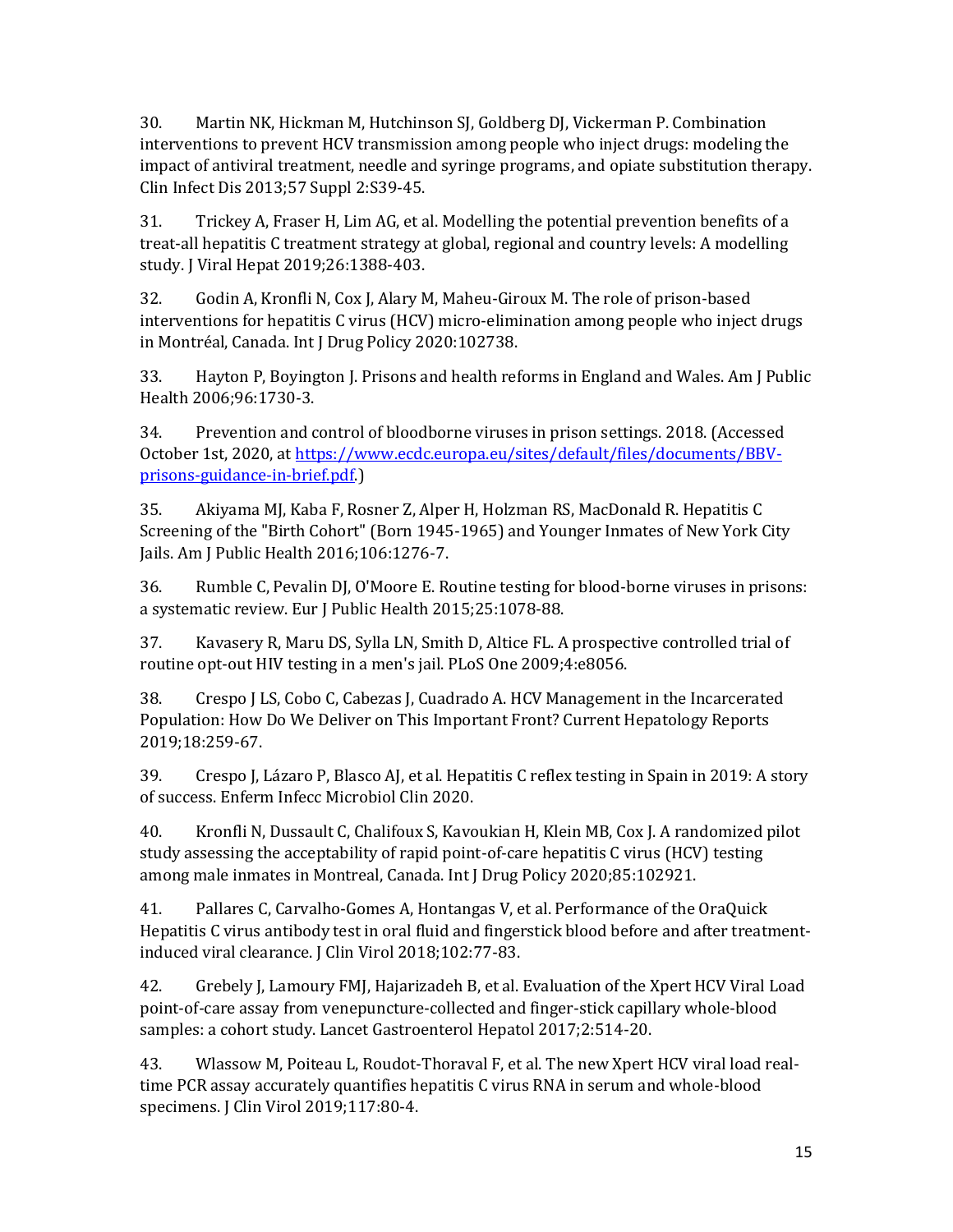44. Applegate TL, Fajardo E, Sacks JA. Hepatitis C Virus Diagnosis and the Holy Grail. Infect Dis Clin North Am 2018;32:425-45.

45. Mohamed Z, Al-Kurdi D, Nelson M, et al. Time matters: Point of care screening and streamlined linkage to care dramatically improves hepatitis C treatment uptake in prisoners in England. Int J Drug Policy 2019;75:102608.

46. Kronfli N, Linthwaite B, Kouyoumdjian F, et al. Interventions to increase testing, linkage to care and treatment of hepatitis C virus (HCV) infection among people in prisons: A systematic review. Int J Drug Policy 2018;57:95-103.

47. Pawlotsky J-M, Negro F, Aghemo A, et al. EASL Recommendations on Treatment of Hepatitis C 2018. Journal of Hepatology 2018;69:461-511.

48. Ghany MG, Morgan TR, Panel A-IHCG. Hepatitis C Guidance 2019 Update: American Association for the Study of Liver Diseases-Infectious Diseases Society of America Recommendations for Testing, Managing, and Treating Hepatitis C Virus Infection. Hepatology 2020;71:686-721.

49. Morey S, Hamoodi A, Jones D, et al. Increased diagnosis and treatment of hepatitis C in prison by universal offer of testing and use of telemedicine. J Viral Hepat 2019;26:101-8.

50. Stover H, Meroueh F, Marco A, et al. Offering HCV treatment to prisoners is an important opportunity: key principles based on policy and practice assessment in Europe. BMC Public Health 2019;19:30.

51. Post JJ, Arain A, Lloyd AR. Enhancing assessment and treatment of hepatitis C in the custodial setting. Clin Infect Dis 2013;57 Suppl 2:S70-4.

52. Llerena S MM, Cobo C, Blasco A, Cabezas J, Lázaro P, Crespo J. Efficiency of a Telemedicine Program in the Management of Hepatitis C in Inmates. Hepatology 2018;68:1- 183.

53. Thornton K, Sedillo ML, Kalishman S, Page K, Arora S. The New Mexico Peer Education Project: Filling a Critical Gap in HCV Prison Education. J Health Care Poor Underserved 2017;29:1544-57.

54. Overton K, Clegg J, Pekin F, et al. Outcomes of a nurse-led model of care for hepatitis C assessment and treatment with direct-acting antivirals in the custodial setting. Int J Drug Policy 2019;72:123-8.

55. Bagnall AM, South J, Hulme C, et al. A systematic review of the effectiveness and cost-effectiveness of peer education and peer support in prisons. BMC Public Health 2015;15:290.

56. Crowley D, Murtagh R, Cullen W, et al. Evaluating peer-supported screening as a hepatitis C case-finding model in prisoners. Harm Reduct J 2019;16:42.

57. South J, Woodall J, Kinsella K, Bagnall AM. A qualitative synthesis of the positive and negative impacts related to delivery of peer-based health interventions in prison settings. BMC Health Serv Res 2016;16:525.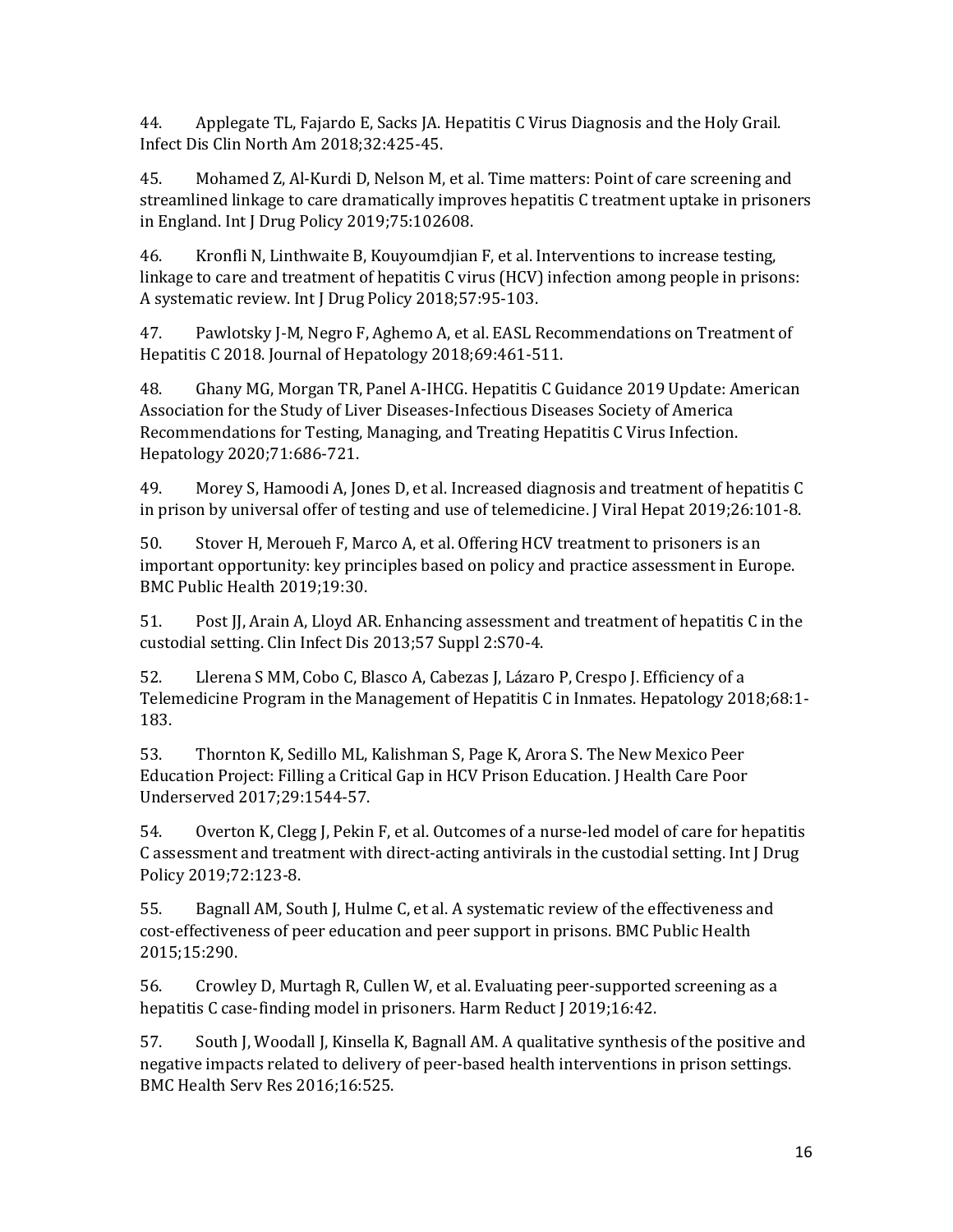58. Lee L, Teutsch SM, Thacker SB, Louis MES. Principles & Practice of Public Health Surveillance. New York: Oxford University Press; 2010.

59. Snow KJ, Richards AH, Kinner SA. Use of multiple data sources to estimate hepatitis C seroprevalence among prisoners: A retrospective cohort study. PLoS One 2017;12:e0180646.

60. Dolan K, Wirtz AL, Moazen B, et al. Global burden of HIV, viral hepatitis, and tuberculosis in prisoners and detainees. Lancet 2016;388:1089-102.

61. Wirtz AL, Yeh PT, Flath NL, Beyrer C, Dolan K. HIV and viral hepatitis among imprisoned key populations. Epidemiol Rev 2018;40:12-26.

62. Wirtz AL, Yeh PT, Flath NL, Beyrer C, Dolan K. HIV and Viral Hepatitis Among Imprisoned Key Populations. Epidemiologic reviews 2018;40:12-26.

63. Saiz de la Hoya P, Marco A, Garcia-Guerrero J, Rivera A, Prevalhep study g. Hepatitis C and B prevalence in Spanish prisons. Eur J Clin Microbiol Infect Dis 2011;30:857-62.

64. Butler T, Simpson, M. National Prison Entrants' Bloodborne Virus Survey. Report 2004, 2007, 2010 and 2013 and 2016 Kirby Institute;2017. ISBN-13: 978-0-7334-3772-4.

65. Luciani F, Bretana NA, Teutsch S, et al. A prospective study of hepatitis C incidence in Australian prisoners. Addiction 2014;109:1695-706.

66. Marco A, Gallego C, Cayla JA. Incidence of hepatitis C infection among prisoners by routine laboratory values during a 20-year period. PLoS One 2014;9:e90560.

67. Taylor A, Munro A, Allen E, et al. Low incidence of hepatitis C virus among prisoners in Scotland. Addiction 2013;108:1296-304.

68. Cunningham EB, Hajarizadeh B, Bretana NA, et al. Ongoing incident hepatitis C virus infection among people with a history of injecting drug use in an Australian prison setting, 2005-2014: The HITS-p study. J Viral Hepat 2017;24:733-41.

69. Soholm J, Holm DK, Mossner B, et al. Incidence, prevalence and risk factors for hepatitis C in Danish prisons. PLoS One 2019;14:e0220297.

70. Crowley D, Van Hout MC, Lambert JS, Kelly E, Murphy C, Cullen W. Barriers and facilitators to hepatitis C (HCV) screening and treatment-a description of prisoners' perspective. Harm Reduct J 2018;15:62.

71. Lafferty L, Rance J, Grebely J, et al. Understanding facilitators and barriers of directacting antiviral therapy for hepatitis C virus infection in prison. J Viral Hepat 2018;25:1526- 32.

72. Harris M, Rhodes T. Hepatitis C treatment access and uptake for people who inject drugs: a review mapping the role of social factors. Harm Reduct J 2013;10:7.

73. Papaluca T TA. HCV elimination: breaking down the barriers to prison based care. Hepatoma Research 2018;4.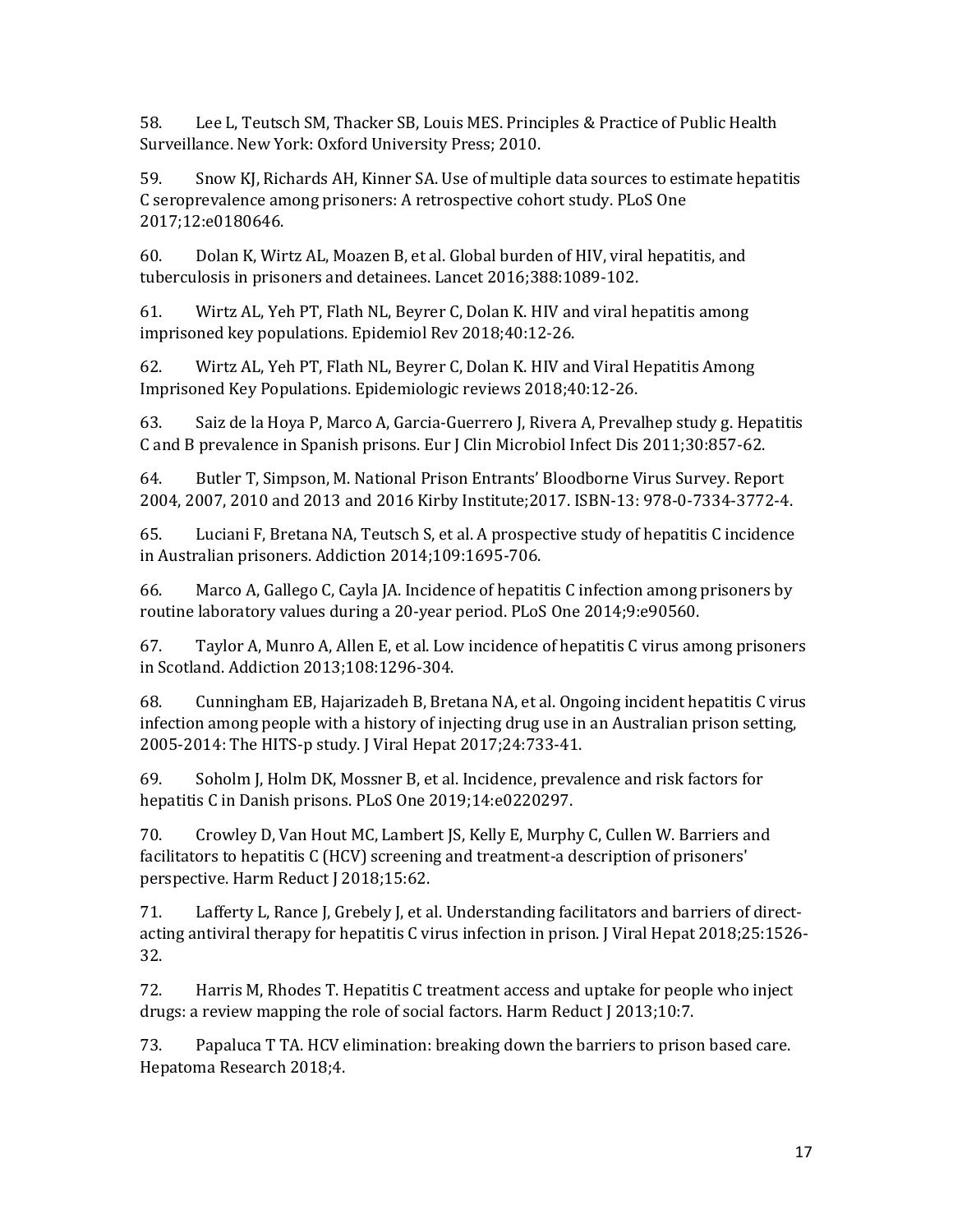74. Kronfli N, Nitulescu R, Cox J, et al. Previous incarceration impacts access to hepatitis C virus (HCV) treatment among HIV-HCV co-infected patients in Canada. J Int AIDS Soc 2018;21:e25197.

75. Bajis S, Dore GJ, Hajarizadeh B, Cunningham EB, Maher L, Grebely J. Interventions to enhance testing, linkage to care and treatment uptake for hepatitis C virus infection among people who inject drugs: A systematic review. Int J Drug Policy 2017;47:34-46.

76. Keats J, Micallef M, Grebely J, et al. Assessment and delivery of treatment for hepatitis C virus infection in an opioid substitution treatment clinic with integrated peerbased support in Newcastle, Australia. Int J Drug Policy 2015;26:999-1006.

77. Akiyama MJ, Kaba F, Rosner Z, et al. Correlates of Hepatitis C Virus Infection in the Targeted Testing Program of the New York City Jail System. Public Health Rep 2017;132:41- 7.

78. Zhou K, Fitzpatrick T, Walsh N, et al. Interventions to optimise the care continuum for chronic viral hepatitis: a systematic review and meta-analyses. Lancet Infect Dis 2016;16:1409-22.

79. Spaulding AC, Perez SD, Seals RM, Hallman MA, Kavasery R, Weiss PS. Diversity of release patterns for jail detainees: implications for public health interventions. Am J Public Health 2011;101 Suppl 1:S347-52.

80. MacDonald R, Akiyama MJ, Kopolow A, et al. Feasibility of Treating Hepatitis C in a Transient Jail Population. Open Forum Infect Dis 2017;4:ofx142.

81. Jordan AO, Cohen LR, Harriman G, Teixeira PA, Cruzado-Quinones J, Venters H. Transitional care coordination in New York City jails: facilitating linkages to care for people with HIV returning home from Rikers Island. AIDS Behav 2013;17 Suppl 2:S212-9.

82. Akiyama MJ, Columbus D, MacDonald R, et al. Linkage to hepatitis C care after incarceration in jail: a prospective, single arm clinical trial. BMC Infect Dis 2019;19:703.

83. Morano JP, Zelenev A, Lombard A, Marcus R, Gibson BA, Altice FL. Strategies for hepatitis C testing and linkage to care for vulnerable populations: point-of-care and standard HCV testing in a mobile medical clinic. J Community Health 2014;39:922-34.

84. Sander G, Shirley-Beavan S, Stone K. The Global State of Harm Reduction in Prisons. J Correct Health Care 2019;25:105-20.

85. Policy brief: HIV prevention, treatment and care in prisons and other closed settings: a comprehensive package of interventions: UN Office on Drugs and Crime, International Labour Organization, UN Development Program, World Health Organization, UNAIDS; 2013.

86. European Centre for Disease Prevention and Control EMCfDaDA. Public health guidance on prevention and control of blood-borne viruses in prison settings. Stockholm, Sweden2018.

87. Tohme RA, Holmberg SD. Transmission of hepatitis C virus infection through tattooing and piercing: a critical review. Clin Infect Dis 2012;54:1167-78.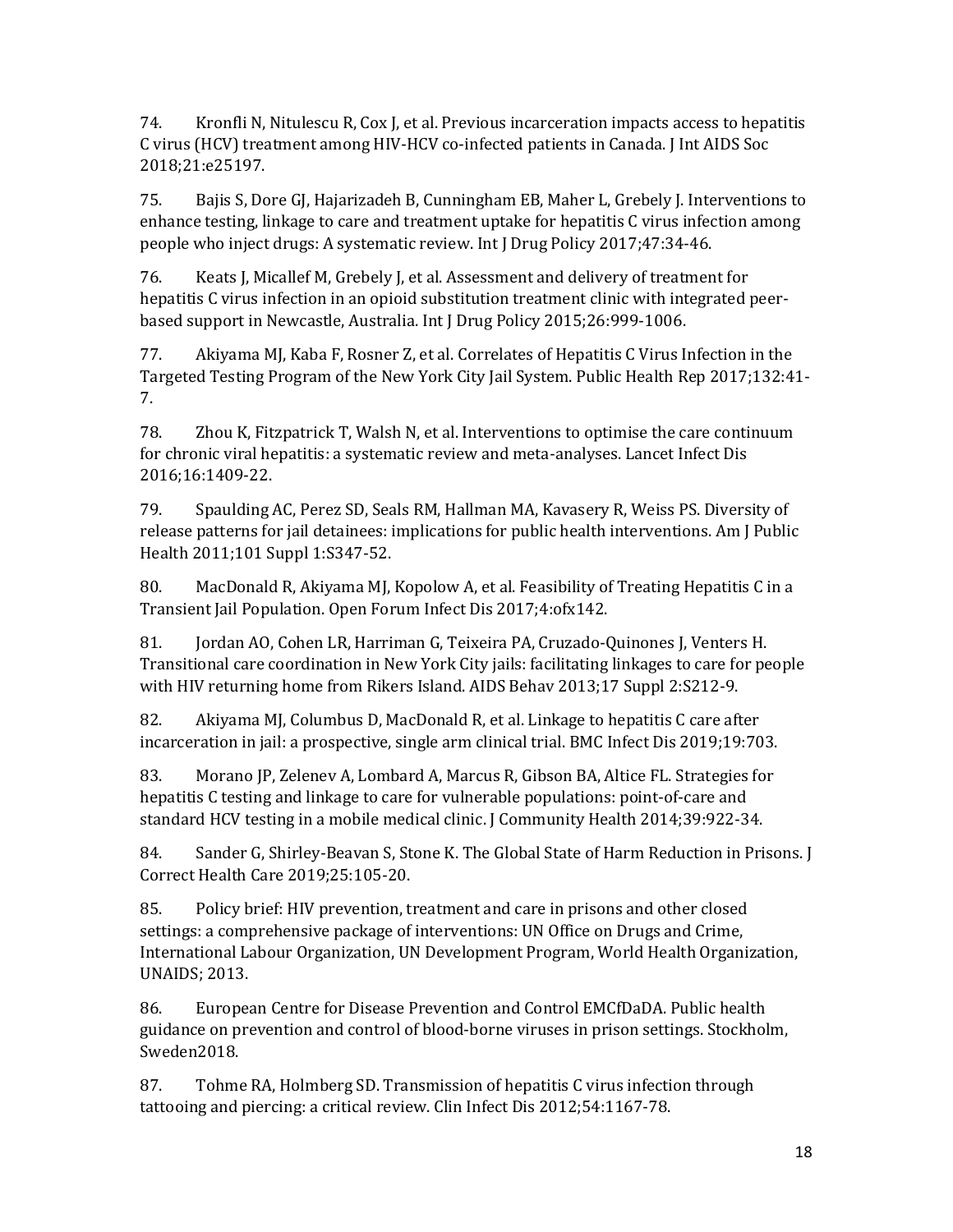88. Jürgens R. Evidence for Action Technical Paper: Effectiveness of interventions to address HIV in prisons. Geneva, Switzerland: World Health Organization, UN Office on Drugs and Crime, UNAIDs; 2007.

89. Lines R JR, Betteridge G, Stöver H, Laticevschi D, Nelles J. Prison Needle Exchange: Lessons from A Comprehensive Review of International Evidence and Experience: Canadian HIV/AIDS Legal Network; 2006.

90. Hoover J JR. Harm Reduction in Prison: The Moldova Model: Open Society Institute Public Health Program; 2009.

91. UNAIDS. Country progress report- Republic of Moldova: Joint United Nations Program on HIV/AIDS; 2018.

92. Bretaña NA, Gray RR, Cunningham EB, et al. Combined treatment and prevention strategies for hepatitis C virus elimination in the prisons in New South Wales: a modelling study. Addiction 2020;115:901-13.

93. Kinner SA, Young JT. Understanding and Improving the Health of People Who Experience Incarceration: An Overview and Synthesis. Epidemiol Rev 2018;40:4-11.

94. Moazen B, Stover H, Dolan K, Jahn A, Neuhann F. Prisoners should not be left behind in HCV research and policies. Harm Reduct J 2020;17:33.

95. McCallum JM, Arekere DM, Green BL, Katz RV, Rivers BM. Awareness and knowledge of the U.S. Public Health Service syphilis study at Tuskegee: implications for biomedical research. J Health Care Poor Underserved 2006;17:716-33.

96. Wakai S, Shelton D, Trestman RL, Kesten K. Conducting research in corrections: challenges and solutions. Behav Sci Law 2009;27:743-52.

97. Johnson ME, Kondo KK, Brems C, Eldridge GD. HIV/AIDS Research in Correctional Settings: A Difficult Task Made Even Harder? J Correct Health Care 2015;21:101-11.

98. O'Brien P BR. Negotiating the waves: Challenges of conducting in-prison and followup research with women. . Affilia 2003;18:210-25.

99. Eldridge GD, Robinson RV, Corey S, Brems C, Johnson ME. Ethical challenges in conducting HIV/AIDS research in correctional settings. J Correct Health Care 2012;18:309- 18.

100. Xu Kelly J, Winter R, Riscoe M, Peyton DH. A spectroscopic investigation of the binding interactions between 4,5-dihydroxyxanthone and heme. J Inorg Biochem 2001;86:617-25.

101. James DJ GL. Mental Health Problems of Prison and Jail Inmates. Washington, DC: US Department of Justice; 2006.

102. Silva DS, Matheson FI, Lavery JV. Ethics of health research with prisoners in Canada. BMC Med Ethics 2017;18:31.